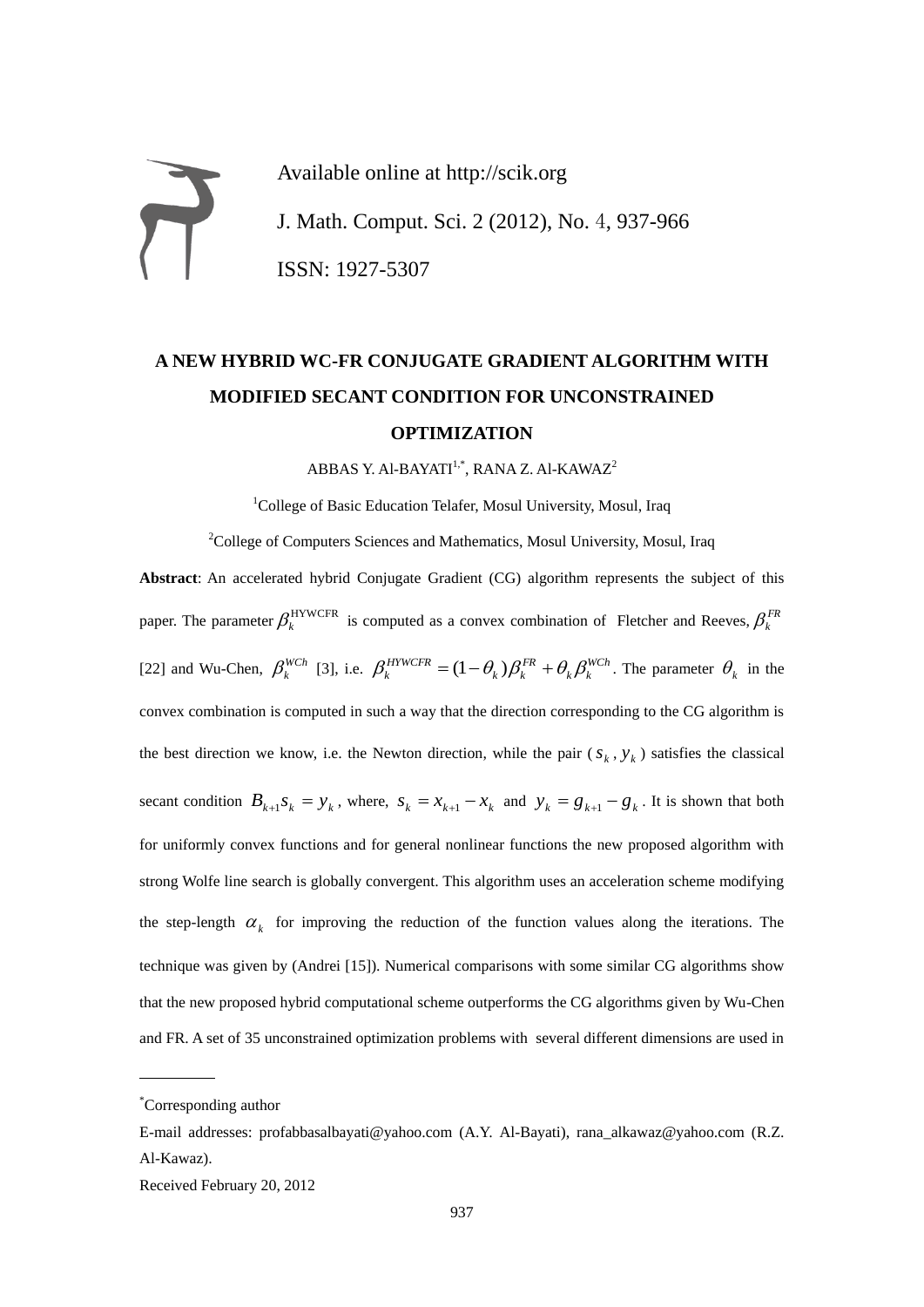this paper.

**Keywords:** Unconstrained Optimization, Hybrid Conjugate Gradient, Newton Direction, Secant Condition , Numerical Comparisons.

**2000 AMS Subject Classification:** 47H17; 47H05; 47H09

#### **1. Introduction.**

Our problem is to minimize a function of n variables:

$$
Min f(x), where f: \mathbb{R}^n \to \mathbb{R}
$$
 (1)

is a smooth nonlinear function and its gradient  $\nabla f(x)$  is available. At the current iterative point  $x_k$ , the CG method has the following form:

$$
x_{k+1} = x_k + a_k d_k \tag{2}
$$

$$
d_{k+1} = \begin{cases} -g_{k+1}, & \text{for } k = 0\\ -g_{k+1} + \beta_k d_k & \text{for } k \ge 1 \end{cases}
$$
(3)

where  $\alpha_k$  is a step-length;  $d_k$  is a search direction;  $g_k = \nabla f(x_k)$  and  $\beta_k$  is a parameter. Consider  $\|\cdot\|$  the Euclidean norm and define  $y_k = g_{k+1} - g_k$ . The line search in the CG-algorithm is often based on the Wolfe-Powell conditions [21]:

$$
f(x_k + \alpha_k d_k) - f(x_k) \leq \delta \alpha_k g_k^T d_k
$$
\n(4a)

$$
g_{k+1}^T d_k \ge \sigma \ g_k^T d_k \tag{4b}
$$

$$
f(x_k + \alpha_k d_k) - f(x_k) \leq \delta \alpha_k g_k^T d_k
$$
\n(5a)

$$
\left|g_{k+1}^T d_k\right| \leq -\sigma \left|g_k^T d_k\right| \tag{5b}
$$

where  $0 < \delta < 0.5 \leq \sigma < 1$ 

Equations (4a)-(4b) and (5a)-(5b) are called the "Standard Wolfe" and "Strong Wolfe" conditions, respectively. Different CG-algorithms correspond to different choices for the scalar parameter  $\beta_k$  [26]. The methods of Fletcher and Reeves (FR) [22]; Dai and Yuan (DY) [29] and the Conjugate Descent (CD) proposed by Fletcher [23] are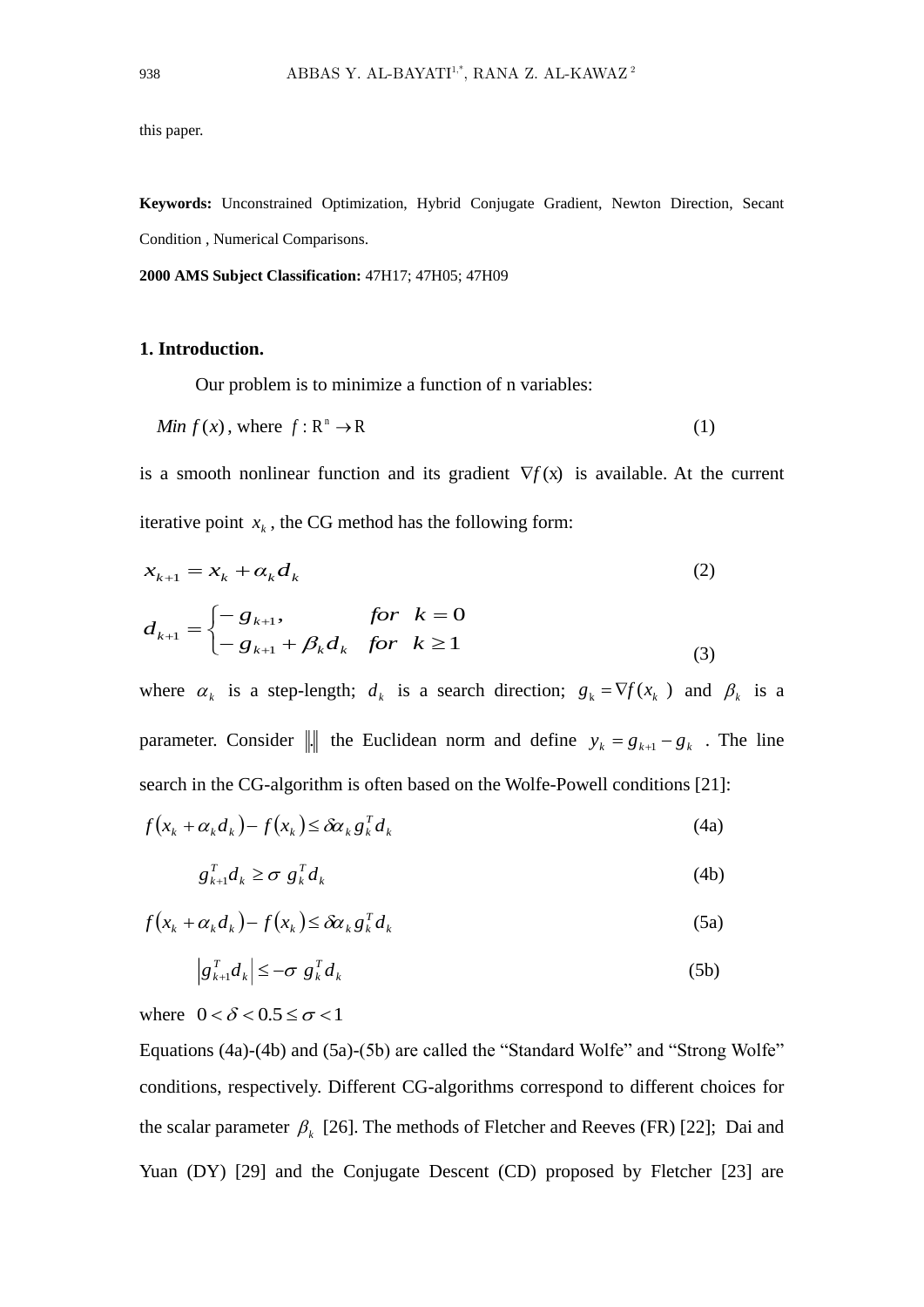defined by:

$$
\beta_k^{FR} = \frac{g_{k+1}^{T} g_{k+1}}{g_k^{T} g_k}, \ \ \beta_k^{DY} = \frac{g_{k+1}^{T} g_{k+1}}{y_k^{T} s_k}, \ \ \beta_k^{CD} = -\frac{g_{k+1}^{T} g_{k+1}}{g_k^{T} s_k},
$$

and have strong convergence properties, but they may have modest practical performance due to jamming. On the other hand, the methods of Polak-Ribiere-Polyak (PRP) [2,6]; Hestenes and Stiefel (HS) [14] and Liu and Storey (LS) [27] are defined by:

$$
\beta_k^{PR} = \frac{g_{k+1}^{T} y_k}{g_k^{T} g_k}, \ \beta_k^{HS} = \frac{g_{k+1}^{T} y_k}{d_k^{T} y_k}, \ \beta_k^{LS} = -\frac{g_{k+1}^{T} y_k}{g_k^{T} s_k},
$$

and may not always be convergent, but they often have better computational performances. In this paper we focus on hybrid CG-methods. These methods have been devised to use the attractive features of the above CG-methods. They are defined by (2) and (3) where the parameter  $\beta_k$  is computed as projections or as convex combinations of different CG-methods, as in Table (1.1). The hybrid computational schemes perform better than the classical CG-methods [15,20]. In [17] a hybrid CGmethod is presented as a convex combination of the Hestenes-Stiefel and the Dai-Yuan methods, where the parameter in convex combination is computed so that the direction corresponding to the CG-method can be the best known Newton direction, while the pair  $(s_k, y_k)$  satisfied the secant condition. Numerical experiments with this computational scheme proved to outperform the Hestenes-Stiefel and the Dai-Yuan CG methods, as well as some other hybrid CG-methods [17]. Here, we also present another variant of the hybrid CG-method for unconstrained optimization, which performs much better than the modified PRCG-method by considering the Wu-Chen CG-method and using the classical secant condition. The structure of this paper is as follows. Section 2 introduces a new hybrid CG-algorithm as a convex combination of FR and WC algorithms with classical secant condition, which is an hybrid modified version of our WC-algorithm presented in [3]. Section 3 presents the convergence analysis of the new proposed hybrid CG-algorithm, while in Section 4 some numerical experiments and performance corresponding to this new hybrid CG-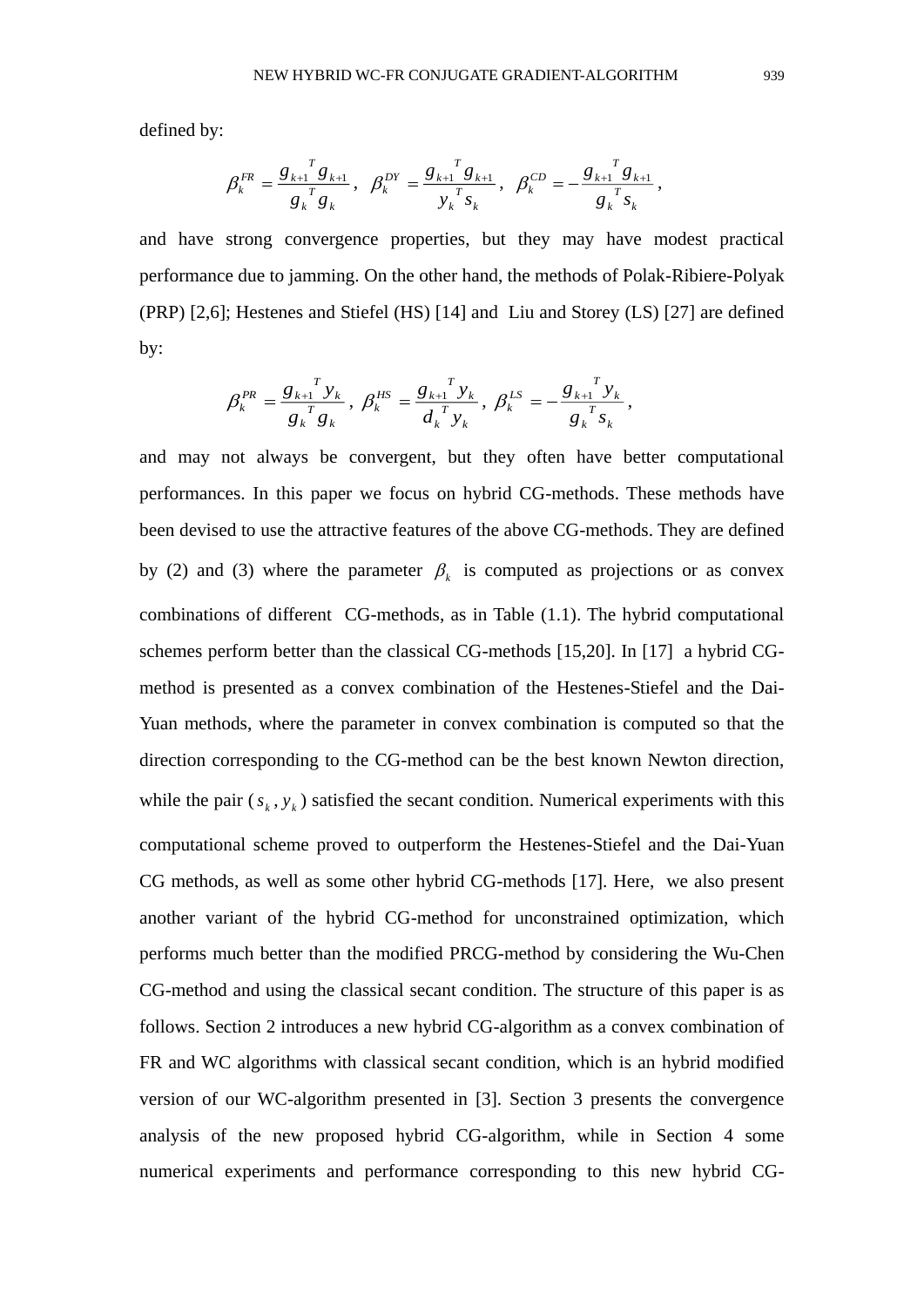algorithm are given. The performance percentages correspond to a set of 35 unconstrained optimization test problems in the CUTE test problem library [8] . Each test problem was tested several times for a gradually increasing number of variables n=500, 1000,...,4000. It is shown that this new hybrid CG-algorithm outperforms the classical FR and WC algorithms.

| No. | Formula                                                                                                                                                                                                                                                                        | Author(s)                 |
|-----|--------------------------------------------------------------------------------------------------------------------------------------------------------------------------------------------------------------------------------------------------------------------------------|---------------------------|
| 1.  | $\beta_k^{hDY}$ = max $\left\{c\beta_k^{DY}, \min \{\beta_k^{HS}, \beta_k^{DY}\}\}\right\}$                                                                                                                                                                                    | Hybrid Dai-Yuan [30]      |
|     | $c = (1 - \sigma)/(1 + \sigma)$                                                                                                                                                                                                                                                | (hDY)                     |
| 2.  | $\beta_k^{hDY_z}$ = max {0, min { $\beta_k^{H.S}$ , $\beta_k^{DY}$ }}                                                                                                                                                                                                          | Hybrid Dai-Yuan zero [30] |
|     |                                                                                                                                                                                                                                                                                | (hDY)                     |
| 3.  | $\beta_k^{GN} = \max \left\{ -\beta_k^{FR}, \min \left\{ \beta_k^{PR}, \beta_k^{FR} \right\} \right\}$                                                                                                                                                                         | Gilbert and Nocedal       |
|     |                                                                                                                                                                                                                                                                                | $[10]$ (GN)               |
| 4.  | $\beta_k^{HuS} = \max\left\{0, \min\left\{\beta_k^{PRP}, \beta_k^{FR}\right\}\right\}$                                                                                                                                                                                         | Hu and Storey [28] (HuS)  |
| 5.  | $\beta_k^{T a S} = \begin{cases} \beta_k^{PRP} & 0 \leq \beta_k^{PRP} \leq \beta_k^{PR} \\ \beta_k^{PR} & otherwise \end{cases}$                                                                                                                                               | Touati-Ahmed and Storey   |
|     |                                                                                                                                                                                                                                                                                | $[4]$ (TaS)               |
| 6.  |                                                                                                                                                                                                                                                                                | Hybrid Liu-Storey,        |
|     | $\beta_k^{LS-CD}$ = max {0, min { $\beta_k^{LS}$ , $\beta_k^{CD}$ }}                                                                                                                                                                                                           | Conjugate-Descent         |
|     |                                                                                                                                                                                                                                                                                | $(LS-CD)$                 |
| 7.  | $\beta_k^C = (1 - \theta_k) \beta_k^{HS} + \theta_k \beta_k^{DY}$ , $0 < \theta_k < 1$                                                                                                                                                                                         | Andrei [17] Convex        |
|     |                                                                                                                                                                                                                                                                                | combination of HS and DY  |
|     | $\theta_k = -\frac{s_k^T g_{k+1}}{g_{k}^T g_{k+1}}$                                                                                                                                                                                                                            | with Newton direction.    |
|     |                                                                                                                                                                                                                                                                                | Secant condition.         |
| 8.  | $\beta_{\scriptscriptstyle L}^{\scriptscriptstyle AN} = (1-\theta_{\scriptscriptstyle L})\beta_{\scriptscriptstyle L}^{\scriptscriptstyle PR} + \theta_{\scriptscriptstyle L}\beta_{\scriptscriptstyle L}^{\scriptscriptstyle DY} \ \ , 0 < \theta_{\scriptscriptstyle L} < 1$ | Andrei [18] Convex        |
|     |                                                                                                                                                                                                                                                                                | combination of PRP and    |
|     | $\theta_k = \frac{(y_k^T g_{k+1})(y_k^T s_k) - (y_k^T g_{k+1})(g_k^T g_k)}{(y_k^T g_{k+1})(y_k^T s_k) - (g_k^T g_{k+1})(g_k^T g_k)}$                                                                                                                                           | DY with conjugacy         |
|     |                                                                                                                                                                                                                                                                                | Condition                 |

|  |  |  | Table (1.1): Hybrid CG-Parameters |
|--|--|--|-----------------------------------|
|--|--|--|-----------------------------------|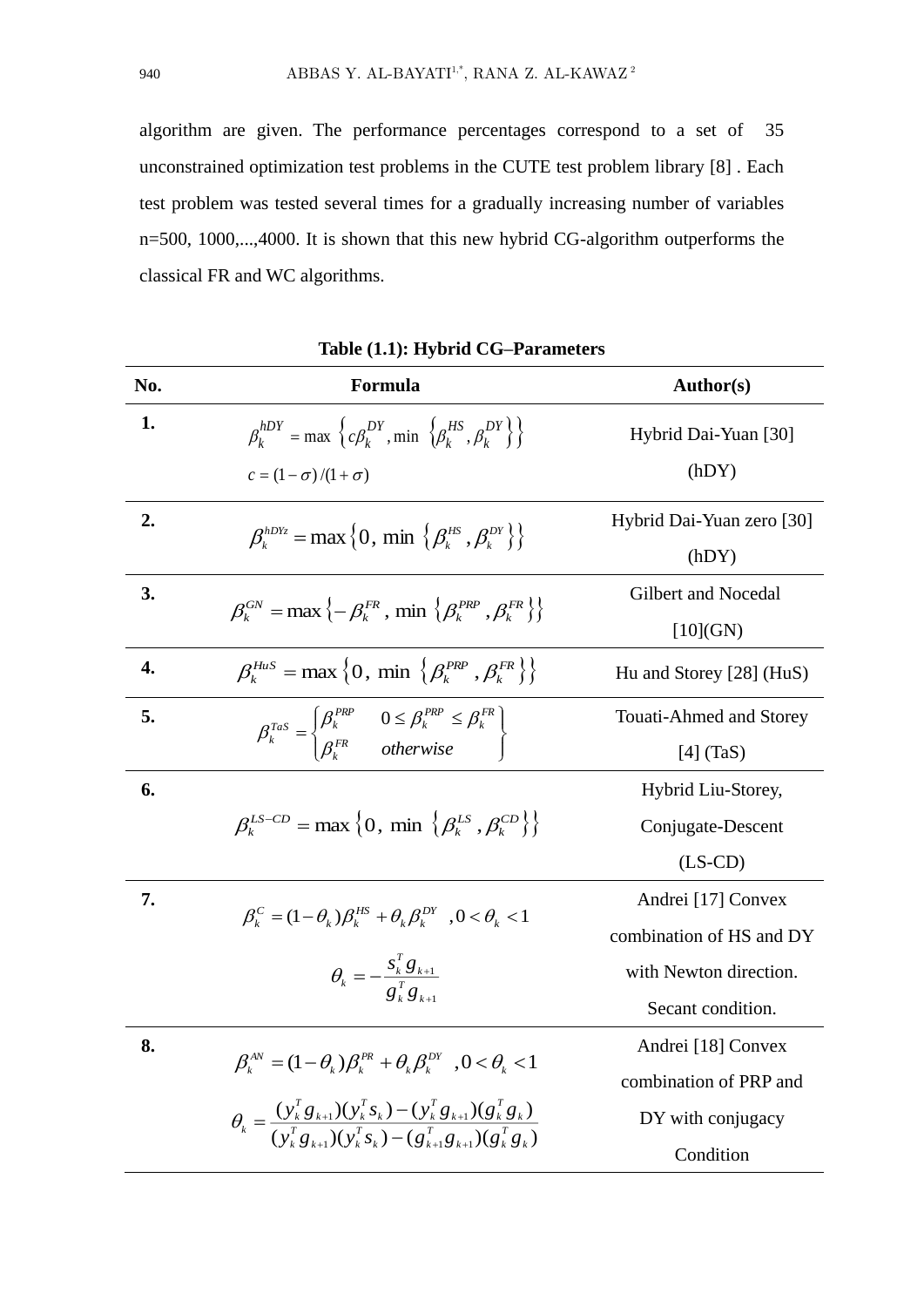*PR*

Andrei [16] Accelerated

$$
\beta_{k}^{AW} = (1 - \theta_{k})\beta_{k}^{PR} + \theta_{k}\beta_{k}^{DY}, 0 < \theta_{k} < 1
$$
  
\n
$$
\theta_{k} = \frac{\left(\frac{\delta_{1}\eta_{k}}{s_{k}^{T}s_{k}} - 1\right)s_{k}^{T}g_{k+1} - \frac{y_{k}^{T}g_{k+1}}{y_{k}^{T}s_{k}}\delta_{1}\eta_{k}}{g_{k}^{T}g_{k+1} + \frac{g_{k}^{T}g_{k+1}}{y_{k}^{T}s_{k}}\delta_{1}\eta_{k}}
$$
 and DY with Newton direction. Modified  
\n
$$
\beta_{k} = \phi_{k}\beta_{k}^{PR*} + (1 - \phi_{k})\alpha_{k}\beta_{k}^{AW}, 0 \le \phi_{k} \le 1
$$
  
\n
$$
\beta_{k}^{AW} = \frac{1}{y_{k}^{T}s_{k}}\left(\left\|g_{k+1}\right\|^{2} - \frac{y_{k}^{T}g_{k+1}}{y_{k}^{T}s_{k}}s_{k}^{T}g_{k+1}\right)
$$
Al-Bayati and AL-Baro, [1]  
\n
$$
\beta_{k}^{PR*} = \max\left\{0, \frac{g_{k+1}^{T}y_{k}}{g_{k}^{T}g_{k}}\right\}
$$
  
\n11. 
$$
\beta_{k}^{MW2} = \phi_{k}\beta_{k}^{DL*} + (1 - \phi_{k})\alpha_{k}\beta_{k}^{A}, 0 \le \phi_{k} \le 1
$$
Al-Bayati and  
\n
$$
\beta_{k}^{DL*} = \left\{\max\left\{\frac{g_{k+1}^{T}y_{k}}{d_{k}^{T}y_{k}}, 0\right\} - t\frac{g_{k+1}^{T}s_{k}}{d_{k}^{T}y_{k}}\right\}
$$
AL-Baro, [1]  
\n12.

**12.**

**13.**

$$
\beta_k^{NEW3} = \phi_k \beta_k^{YT} + (1 - \phi_k) \alpha_k \beta_k^A, \quad 0 \le \phi_k \le 1
$$
\nAl-Bayati and\n
$$
\beta_k^{YT} = \phi_k \left\{ \max \left\{ \frac{g_{k+1}^T z_k}{d_k^T z_k}, 0 \right\} - t \frac{g_{k+1}^T s_k}{d_k^T z_k} \right\}
$$
\nAl-Baro, [1]\n
$$
\beta_k^A = \left\{ \frac{1}{y_k^T s_k} \left( \|g_{k+1}\|^2 - \frac{y_k^T g_{k+1}}{y_k^T s_k} s_k^T g_{k+1} \right) \right\}
$$
\n
$$
z_k = y_k + \rho \left( \frac{\theta_k}{s_k^T u_k} u_k \right) \rho \ge 0, \quad u_k \in \mathbb{R}^n, \quad \exists \quad s_k^T u_k \ne 0
$$
\n
$$
\theta_k = 6(f_k - f_{k+1}) + 3(g_k + g_{k+1})^T s_k
$$
\n
$$
\beta_k = (1 - \theta_k) \beta_k^{FR} + \theta_k \beta_k^*
$$
\nLi, and Sun, [24]

**9.**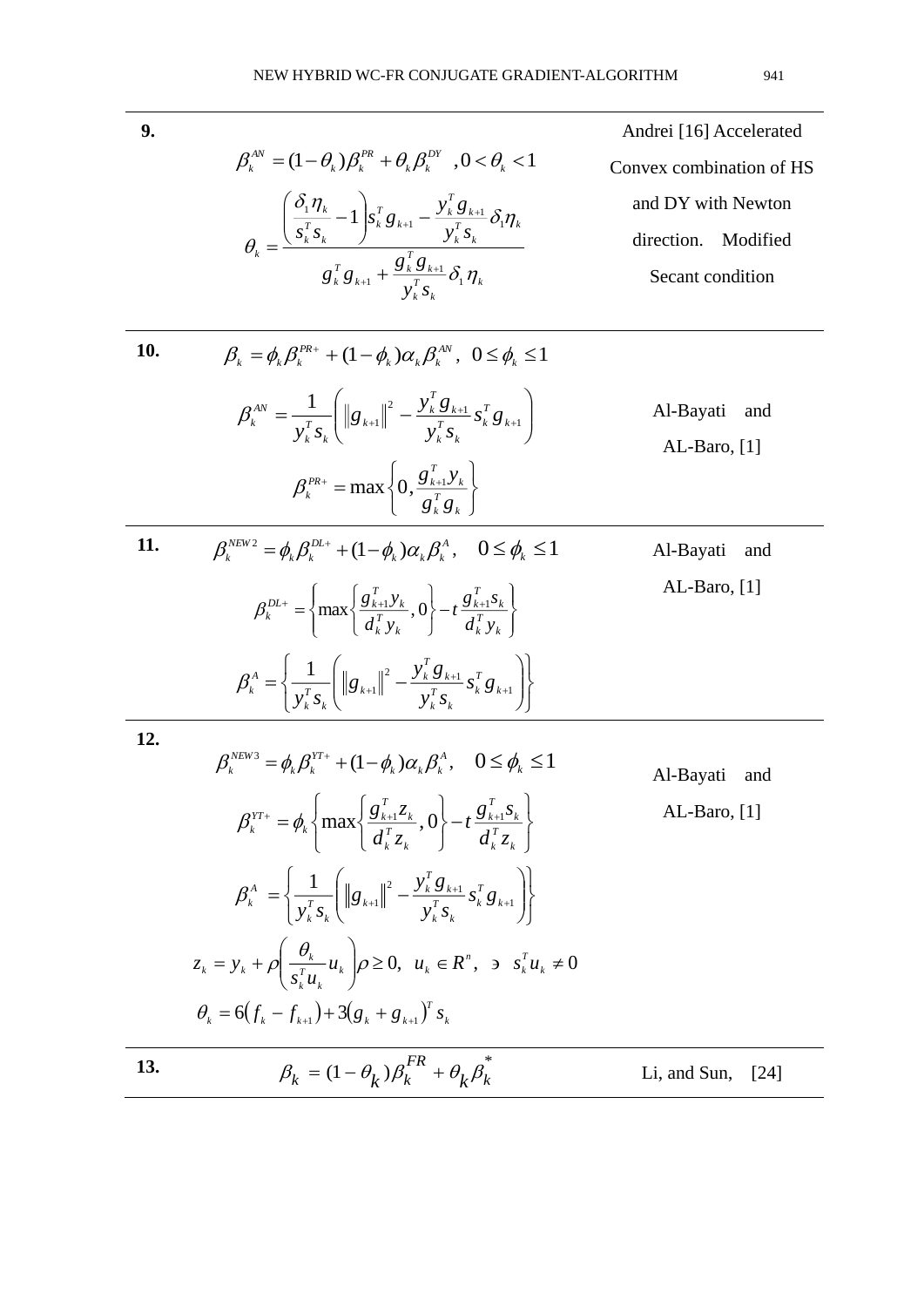

#### **2. A New Hybrid CG-Algorithm.**

Our new proposed algorithm generates the iterates  $x_0, x_1, x_2, ...$  computed by means of the recurrence (2), where the step-size  $\alpha_k > 0$  is determined according to the Wolfe line search conditions (4) and (5), and the directions  $d_k$  are generated by the rule:

$$
d_{k+1} = \begin{cases} -g_{k+1}, & k = 0\\ -g_{k+1} + \beta_k^{HYWCFR} d_k, k \ge 1 \end{cases}
$$
 (6)

Where

$$
\beta_k^{HYWCFR} = (1 - \theta_k) \beta_k^{FR} + \theta_k \beta_k^{WCh}
$$
  
=  $(1 - \theta_k) \frac{g_{k+1}^T g_{k+1}}{\|g_k\|^2} + \theta_k \left( \beta_k^{PR} + \frac{2(f_k - f_{k+1}) + g_k^T g_k}{\|g_k\|^2} \right)$  (7)

and  $\theta_k$  is a parameter satisfying  $0 \leq \theta_k \leq 1$ , which is to be determined. Observe that if  $\theta_k = 0$ , then  $\beta_k^{HYWCFR} = \beta_k^{FR}$ , and if  $\theta_k = 1$ , then  $\beta_k^{HYWCFR} = \beta_k^{WCh}$ . On the other hand, if  $0 < \theta_k < 1$ , then  $\beta_k^{HFWCFR}$  is a convex combination of  $\beta_k^{FR}$  and  $\beta_k^{WCh}$ . Generally, the global convergence results for the FR method using the strong Wolfe line search will be achieved with  $\sigma < 1/2$ . The PRP method performs much better than the FR method from the computation point of view. In addition PRP method [6] proved that, when the function  $f$  is strongly convex and the line search is exact, then the PRP method is global convergent. As early as 1952, HS method had been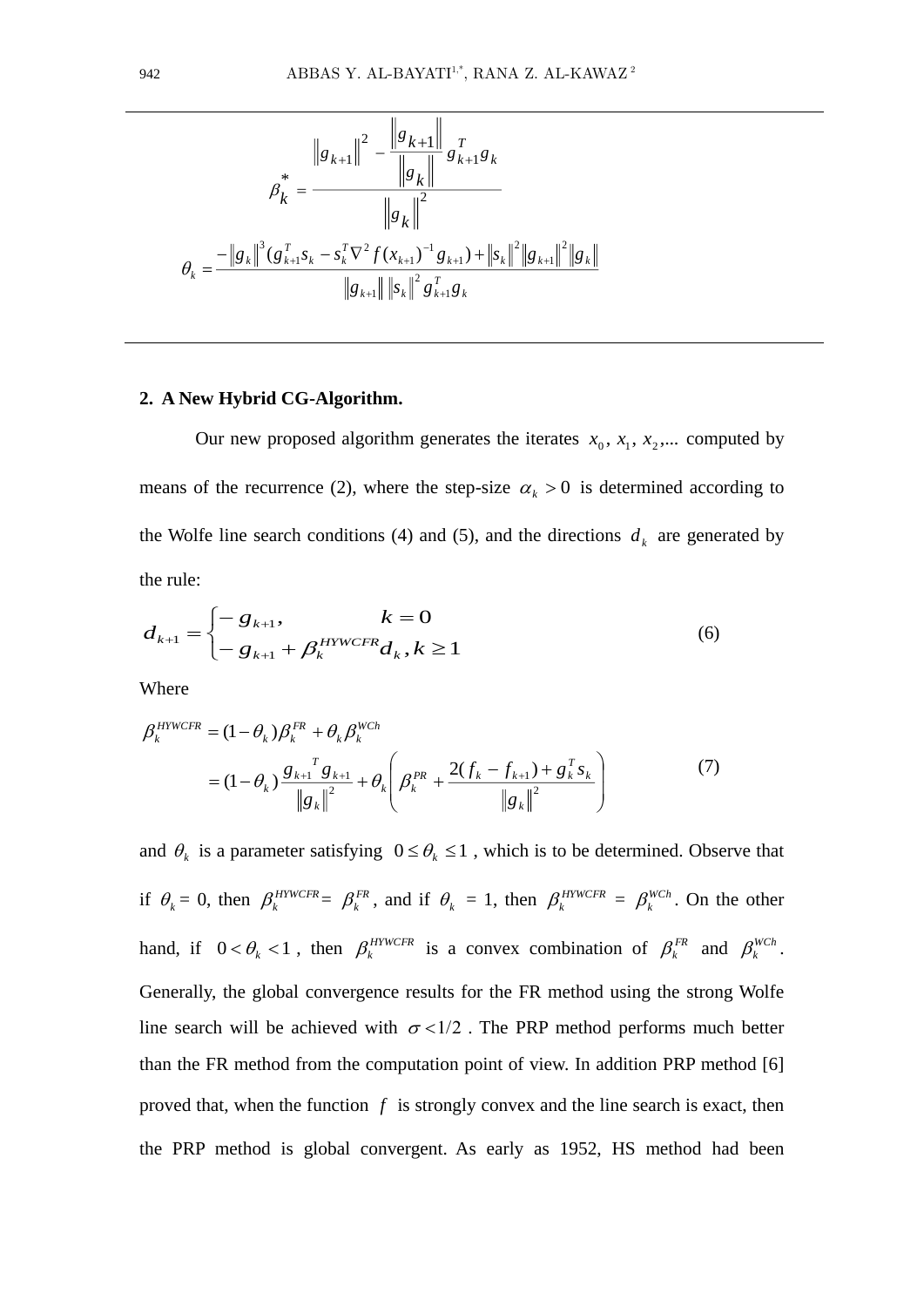proposed by Hestenes and Stiefel. In practical computation, the HS and PR methods, which share the common numerator  $g_{k+1}^T y_k = 0$ , are generally believed to be the most efficient CG methods, and have got meticulous in recent years. However, Powell [13] constructed an example showed that both methods can cycle infinitely without approaching any stationary point even if an exact line search is used. This counterexample also indicates that both methods have a drawback that they may not be globally convergent when the objective function is non-convex. Therefore, during the past few years, much effort has been investigated to create new formulae. For general function the PR and HS methods perform similarly in terms of theoretical property. Both methods are preferred to the FR method in its numerical performance, because the methods essentially perform a restart after it encounters a bad direction. On the other hand, the FR method always generates descent directions, this CG algorithm, relating the descent directions to the sufficient descent condition. It is shown that if there exist constants  $\gamma_1$  and  $\gamma_2$  such that  $\gamma_1 \le ||g_k|| \le \gamma_2$  for all k, then for any

 $\sigma \in (0,1)$ , there exists a constant  $c > 0$  such that the sufficient descent condition:

$$
g_{k+1}^T d_{k+1} \le -c \left\| g_{k+1} \right\|^2 \tag{8}
$$

Therefore, we combine these two methods in a convex combination in order to have a good performance CG-algorithm for unconstrained optimization.

From (6) and (7). It is obvious that:

$$
d_{k+1} = -g_{k+1} + (1 - \theta_k) \frac{g_{k+1}^T g_{k+1}}{\|g_k\|^2} s_k + \theta_k \left( \beta_k^{PR} + \frac{2(f_k - f_{k+1}) + g_k^T s_k}{\|g_k\|^2} \right) s_k \tag{9}
$$

As we know, when the initial point  $x_0$  is close enough to a local minimum point  $x^*$ , then the best direction to be followed in the current point  $x_{k+1}$  is the Newton direction 1 1 1  $-\nabla^2 f(x_{k+1})^{-1} g_{k+1}$ . Therefore, our motivation is to choose the parameter  $\theta_k$  in (9) so that the direction  $d_{k+1}$  can be the best direction we know, i.e. the Newton direction. Hence, using the Newton direction from the equality: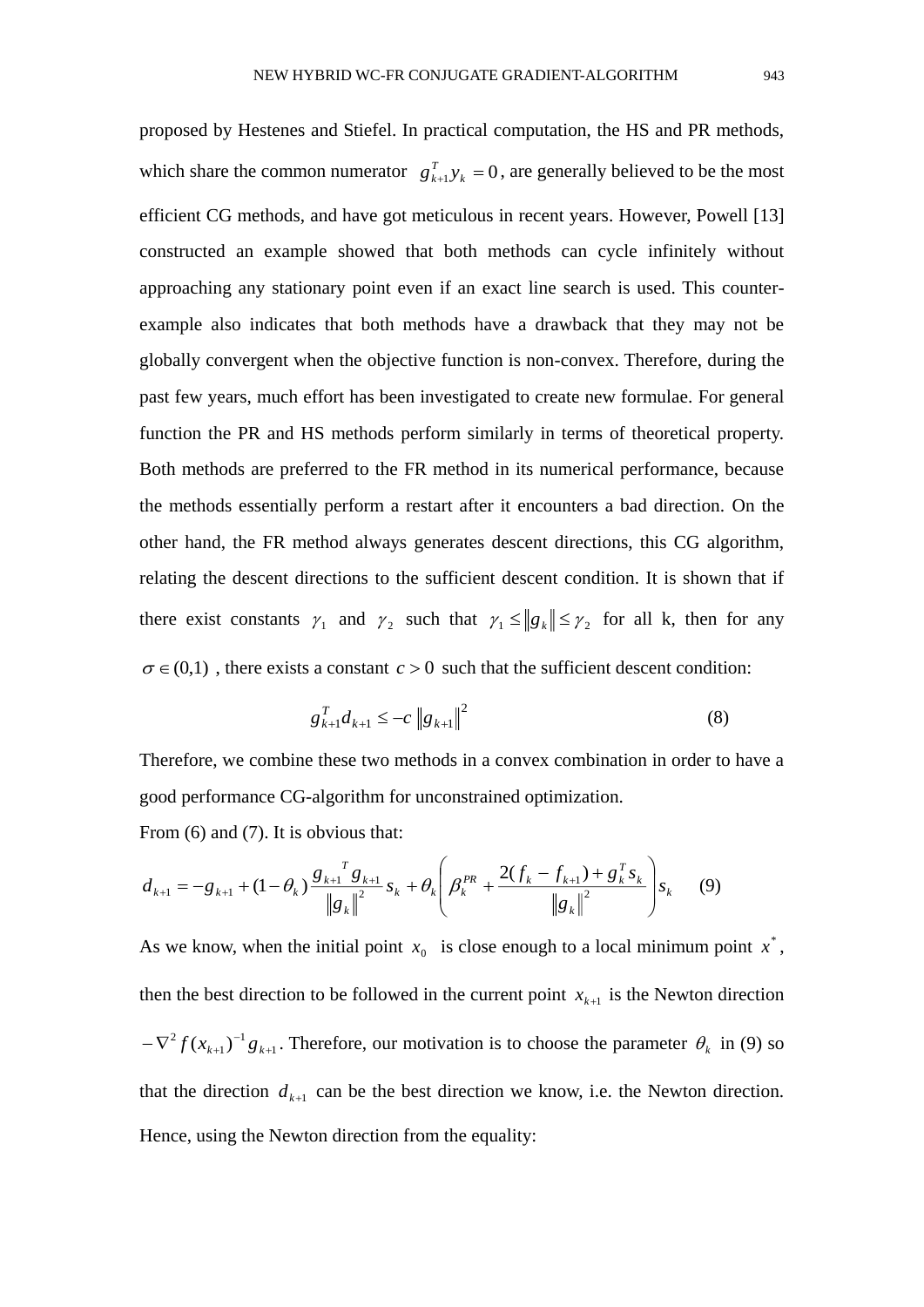$$
-\nabla^2 f(x_{k+1})^{-1} g_{k+1} = -g_{k+1} + (1 - \theta_k) \frac{g_{k+1}^T g_{k+1}}{\|g_k\|^2} s_k + \theta_k \left( \beta_k^{PR} + \frac{2(f_k - f_{k+1}) + g_k^T s_k}{\|g_k\|^2} \right) s_k
$$
 (10)

Multiply both sides of equation (10) by  $s_k^T \nabla^2 f(x_{k+1})$  $s_k^T \nabla^2 f(x_{k+1})$  have get:

$$
-s_k^T g_{k+1} = -s_k^T \nabla^2 f(x_{k+1}) g_{k+1} + s_k^T \nabla^2 f(x_{k+1}) s_k \frac{g_{k+1}^T g_{k+1}}{\|g_k\|^2} - \theta_k s_k^T \nabla^2 f(x_{k+1}) s_k \frac{g_{k+1}^T g_{k+1}}{\|g_k\|^2} + \theta_k s_k^T \nabla^2 f(x_{k+1}) s_k \left( \frac{g_{k+1}^T y_k}{\|g_k\|^2} + \frac{2(f_k - f_{k+1}) + g_k^T s_k}{\|g_k\|^2} \right) - s_k^T g_{k+1} + s_k^T \nabla^2 f(x_{k+1}) g_{k+1} - s_k^T \nabla^2 f(x_{k+1}) s_k \frac{g_{k+1}^T g_{k+1}}{\|g_k\|^2} = -\theta_k s_k^T \nabla^2 f(x_{k+1}) s_k \frac{g_{k+1}^T g_{k+1}}{\|g_k\|^2} + \theta_k s_k^T \nabla^2 f(x_{k+1}) s_k \frac{(g_{k+1}^T y_k)}{\|g_k\|^2} + \frac{2(f_k - f_{k+1}) + g_k^T s_k}{\|g_k\|^2}
$$

We get:

$$
\theta_{k} = \frac{s_{k}^{T} \nabla^{2} f(x_{k+1}) g_{k+1} - s_{k}^{T} g_{k+1} - s_{k}^{T} \nabla^{2} f(x_{k+1}) s_{k} \left( \frac{g_{k+1}^{T} g_{k+1}}{\left\| g_{k} \right\|^{2}} \right)}{-s_{k}^{T} \nabla^{2} f(x_{k+1}) s_{k} \left( \frac{g_{k+1}^{T} g_{k+1}}{\left\| g_{k} \right\|^{2}} \right) + s_{k}^{T} \nabla^{2} f(x_{k+1}) s_{k} \left( \frac{2(f_{k} - f_{k+1}) + g_{k}^{T} s_{k} + g_{k+1}^{T} y_{k}}{\left\| g_{k} \right\|^{2}} \right)}
$$
\n
$$
\theta_{k} = \frac{-s_{k}^{T} g_{k+1} \|g_{k}\|^{2} + s_{k}^{T} \nabla^{2} f(x_{k+1}) g_{k+1} \|g_{k}\|^{2} - s_{k}^{T} \nabla^{2} f(x_{k+1}) s_{k} g_{k+1}^{T} g_{k+1}}{\left( 2(f_{k} - f_{k+1}) + g_{k}^{T} s_{k} + g_{k+1}^{T} y_{k} - g_{k+1}^{T} g_{k+1} \right) s_{k}^{T} \nabla^{2} f(x_{k+1}) s_{k}}
$$
\n(11)

Observe that the Newton direction is being used here only as a motivation for formula (11). However, in formula (11) for  $\theta_k$  the main drawback is the presence of the Hessian. One of the first CG-algorithm using the Hessian matrix was given by Daniel [11], where  $\beta_k = (g_{k+1}^T \nabla^2 f(x_k) d_k) / (d_k^T \nabla^2 f(x_k) d_k)$  $k = (g_{k+1} \mathbf{v} \mathbf{J} \mathbf{v}_k) \mathbf{a}_k \mathbf{v}_k$   $(\mathbf{a}_k \mathbf{v} \mathbf{J} \mathbf{v}_k) \mathbf{a}_k$ *T*  $k$  *j*  $\boldsymbol{u}_k$  *j*  $\boldsymbol{u}_k$  $\beta_k = (g_{k+1}^T \nabla^2 f(x_k) d_k) / (d_k^T \nabla^2 f(x_k) d_k)$ . For large-scale problems, choices for the update parameter that do not require the evaluation of the Hessian matrix are often preferred in practice to the methods that require the Hessian. As we know, for Quasi-Newton (QN) methods an approximation matrix  $B_k$  to the Hessian  $\nabla^2 f_k$  is used and updated so that the new matrix  $B_{k+1}$  satisfies the secant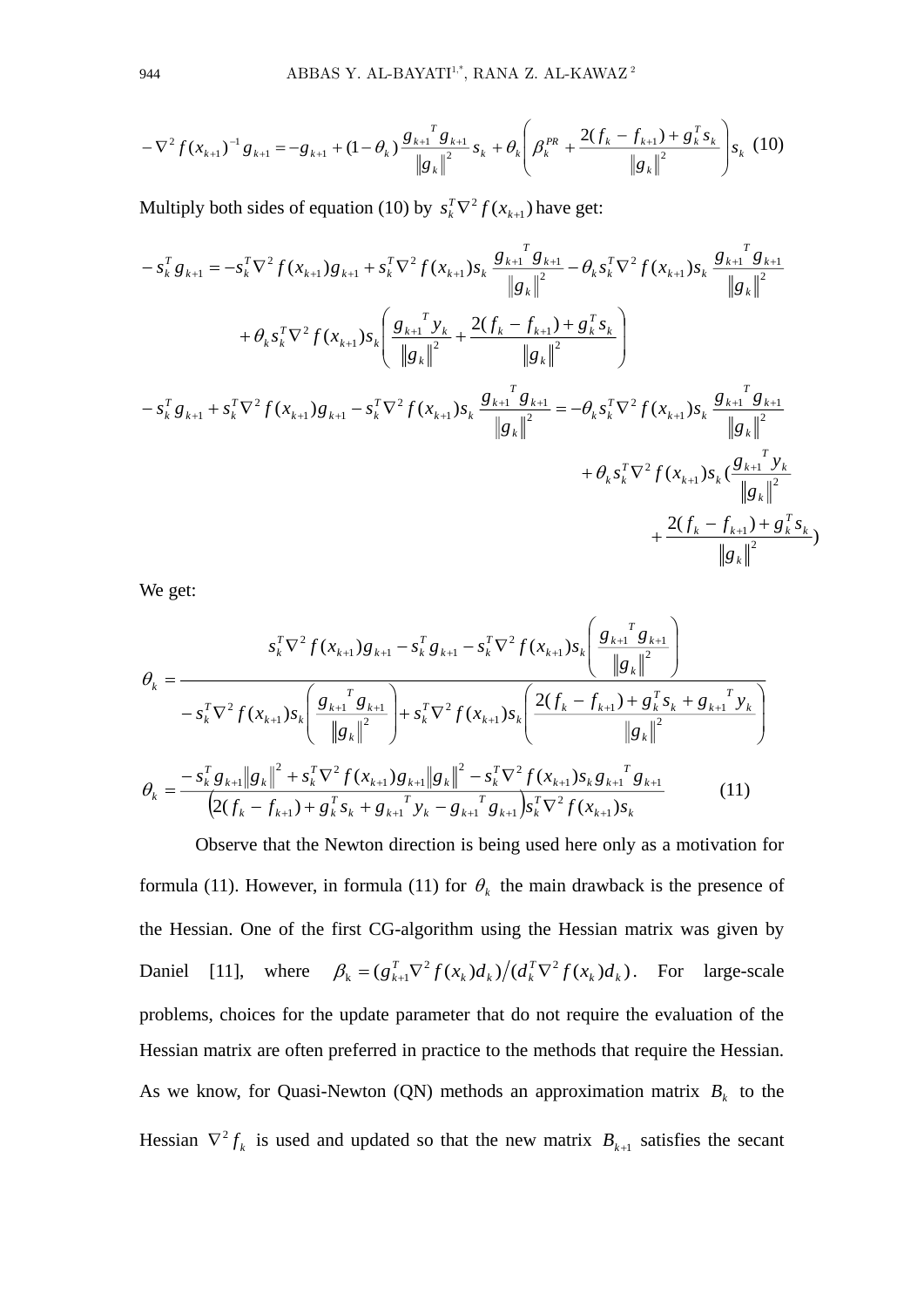condition  $B_{k+1} s_k = y_k$ . Therefore, in order to have an algorithm for solving largescale problems in [17] it is assumed that the pair  $(s_k, y_k)$  satisfies the secant condition. This leads us to a hybrid CG-algorithm, by using  $s_k = -g_k$ , where:

$$
\theta_{k} = \frac{-s_{k}^{T} y_{k} g_{k+1}^{T} g_{k} - s_{k}^{T} g_{k+1} \|g_{k}\|^{2} - y_{k}^{T} s_{k} \|g_{k+1}\|^{2}}{\left[2(f_{k} - f_{k+1}) - \|g_{k+1}\|^{2} + g_{k}^{T} s_{k} + g_{k+1}^{T} y_{k}\right] y_{k}^{T} s_{k}}
$$
\n
$$
\theta_{k} = \frac{-s_{k}^{T} (g_{k+1} - g_{k}) g_{k+1}^{T} g_{k} - s_{k}^{T} g_{k+1} \|g_{k}\|^{2} - (g_{k+1} - g_{k})^{T} s_{k} \|g_{k+1}\|^{2}}{\left[2(f_{k} - f_{k+1}) - \|g_{k+1}\|^{2} + g_{k}^{T} s_{k} + g_{k+1}^{T} (g_{k+1} - g_{k})\right] (g_{k+1} - g_{k})^{T} s_{k}}
$$
\n
$$
= \frac{-s_{k}^{T} g_{k} \|g_{k+1}\|^{2} + s_{k}^{T} g_{k+1} \|g_{k}\|^{2} - s_{k}^{T} g_{k+1} \|g_{k}\|^{2} - g_{k+1}^{T} s_{k} \|g_{k+1}\|^{2} + g_{k}^{T} s_{k} \|g_{k+1}\|^{2}}{\left[2(f_{k} - f_{k+1}) - \|g_{k+1}\|^{2} + g_{k}^{T} s_{k} + \|g_{k+1}\|^{2} - g_{k+1}^{T} g_{k}\right] (g_{k+1} - g_{k})^{T} s_{k}}
$$
\n
$$
\Rightarrow \theta_{k} = \frac{-s_{k}^{T} g_{k+1} \|g_{k+1}\|^{2}}{\left[2(f_{k} - f_{k+1}) + g_{k}^{T} s_{k} - g_{k+1}^{T} g_{k}\right] y_{k}^{T} s_{k}}
$$
\n(12)

**Theorem 2.1.** In the CG-algorithm (2), (9), (12), assume that  $\alpha_k$  is determined by the Wolfe line search (4). If  $0 < \theta_k < 1$ , then the direction  $d_{k+1}$  given by (9) is a **descent direction.**

#### **Proof**.

Since,  $0 < \theta_k < 1$ , from (9) we get:

$$
g_{k+1}^T d_{k+1} = -||g_{k+1}||^2 + (1 - \theta_k) \frac{||g_{k+1}||^2}{||g_k||^2} g_{k+1}^T s_k + \theta_k \left( \beta_k^{PR} + \frac{2(f_k - f_{k+1}) + g_k^T s_k}{||g_k||^2} \right) g_{k+1}^T s_k
$$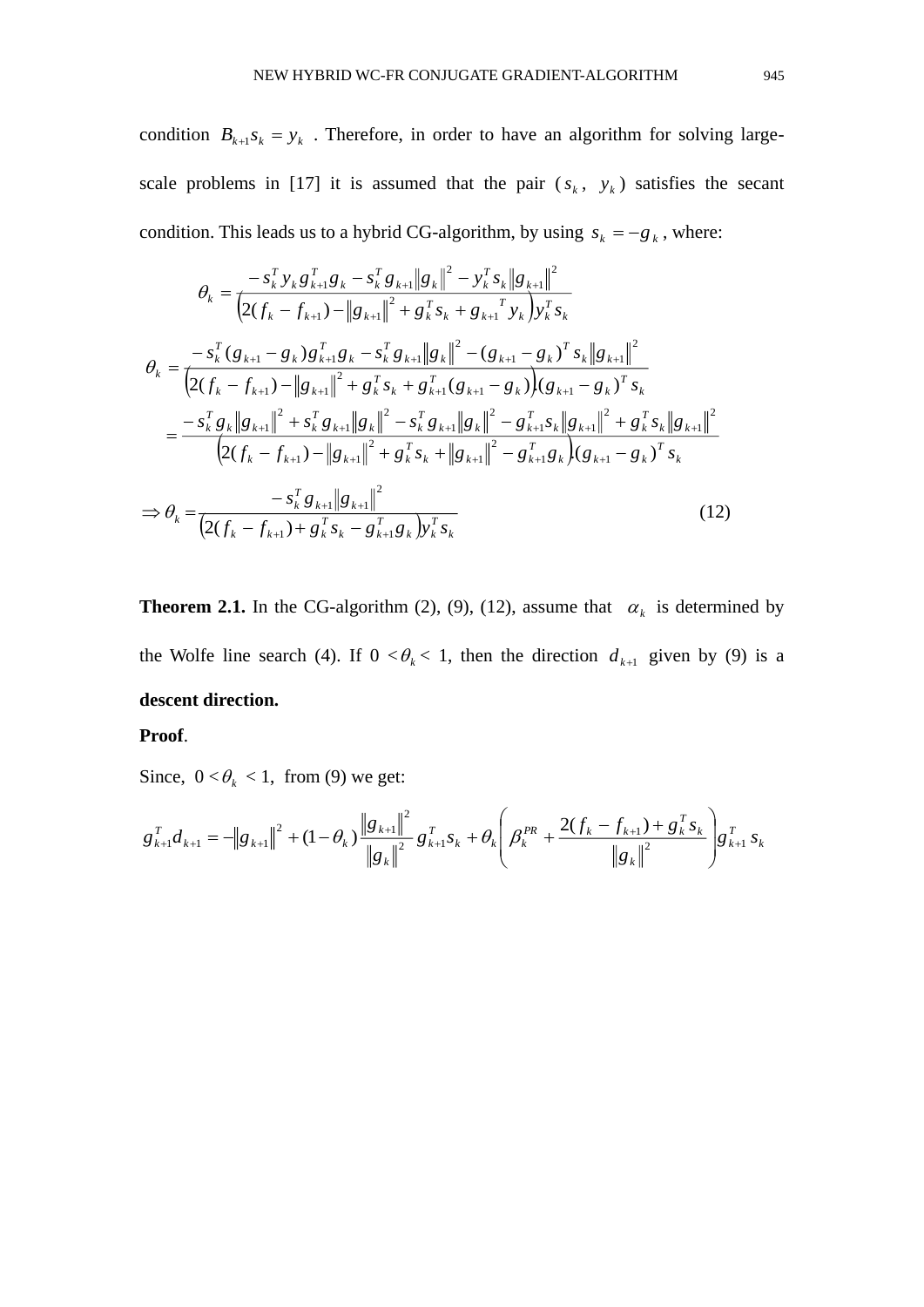$$
\leq -\|g_{k+1}\|^2 + (1 - \frac{s_k^T g_{k+1} \|g_{k+1}\|^2}{(2(f_k - f_{k+1}) + g_k^T s_k - g_{k+1}^T g_k) y_k^T s_k}) \frac{\|g_{k+1}\|^2}{\|g_k\|^2} g_{k+1}^T s_k
$$
  
+ 
$$
\frac{-s_k^T g_{k+1} \|g_{k+1}\|^2}{(2(f_k - f_{k+1}) + g_k^T s_k - g_{k+1}^T g_k) y_k^T s_k} (\beta_k^{PR} + \frac{2(f_k - f_{k+1}) + g_k^T s_k}{\|g_k\|^2}) g_{k+1}^T s_k
$$
  
= 
$$
-\|g_{k+1}\|^2 + \frac{\|g_{k+1}\|^2}{\|g_k\|^2} g_{k+1}^T s_k + \frac{s_k^T g_{k+1} \|g_{k+1}\|^2}{(2(f_k - f_{k+1}) + g_k^T s_k - g_{k+1}^T g_k) y_k^T s_k} \frac{\|g_{k+1}\|^2}{\|g_k\|^2} g_{k+1}^T s_k
$$
  
- 
$$
\frac{s_k^T g_{k+1} \|g_{k+1}\|^2}{(2(f_k - f_{k+1}) + g_k^T s_k - g_{k+1}^T g_k) y_k^T s_k} (\frac{2(f_k - f_{k+1}) + g_k^T s_k + g_{k+1}^T y_k}{\|g_k\|^2}) g_{k+1}^T s_k
$$
  
= 
$$
(-1 + \frac{g_{k+1}^T s_k}{\|g_k\|^2}) \|g_{k+1}\|^2 + \left( \frac{\|g_{k+1}\|^2}{(2(f_k - f_{k+1}) + g_k^T s_k - g_{k+1}^T g_k) y_k^T s_k} - \frac{(2(f_k - f_{k+1}) + g_k^T s_k + g_{k+1}^T y_k)}{(2(f_k - f_{k+1}) + g_k^T s_k - g_{k+1}^T g_k) y_k^T s_k} \right) \frac{(s_k^T g_{k+1})^2 \|g_{k+1}\|^2}{\|g_k\|^2} \qquad (13)
$$

But,  $y_k^T s_k > 0$  $y_k^T s_k > 0$  by (4b) and, since  $g_k^T s_k \le 0$ , it follows that  $(-1 + \frac{5k+1^{2}}{1^{2}})$  $1+\frac{\delta k+1}{2}$ *k k T k g*  $(-1+\frac{g_{k+1} s_k}{g^2}) \leq 0$ . When

the iterations are in progress or when they jam,  $y_k$  becomes tiny while  $||g_k||$  is bounded away from zero and  $2(f_k - f_{k+1}) + s_k^T g_k \le 0$ . Therefore, from (13), it follows that  $g_{k+1}^T d_{k+1} \leq 0$ , i.e. the direction  $d_{k+1}$  is a descent one.

**Theorem 2.2.** If  $0 < \theta_k < 1$ , then the direction  $d_{k+1}$  given by (9) satisfies the **sufficient descent condition,** for exact and inexact line searches,  $d_{k+1}^T g_{k+1} \le -c ||g_{k+1}||^2$ ;  $c > 0$  $E_{k+1}^T g_{k+1} \leq -c \|g_{k+1}\|^2; \quad c > 0.$ **Proof**.

From (9), we have

$$
d_{k+1} = -g_{k+1} + (1 - \theta_k) \frac{g_{k+1}^T g_{k+1}}{\|g_k\|^2} s_k + \theta_k \left( \beta_k^{PR} + \frac{2(f_k - f_{k+1}) + g_k^T s_k}{\|g_k\|^2} \right) s_k
$$
  

$$
g_{k+1}^T d_{k+1} = -\|g_{k+1}\|^2 + (1 - \theta_k) \frac{\|g_{k+1}\|^2}{\|g_k\|^2} g_{k+1}^T s_k + \theta_k \left( \beta_k^{PR} + \frac{2(f_k - f_{k+1}) + g_k^T s_k}{\|g_k\|^2} \right) g_{k+1}^T s_k
$$
  

$$
g_{k+1}^T d_{k+1} \le -\|g_{k+1}\|^2 + \frac{\|g_{k+1}\|^2}{\|g_k\|^2} g_{k+1}^T s_k - \theta_k \frac{\|g_{k+1}\|^2}{\|g_k\|^2} g_{k+1}^T s_k + \theta_k \left( \frac{2(f_k - f_{k+1}) + g_k^T s_k + g_{k+1}^T y_k}{\|g_k\|^2} \right) g_{k+1}^T s_k
$$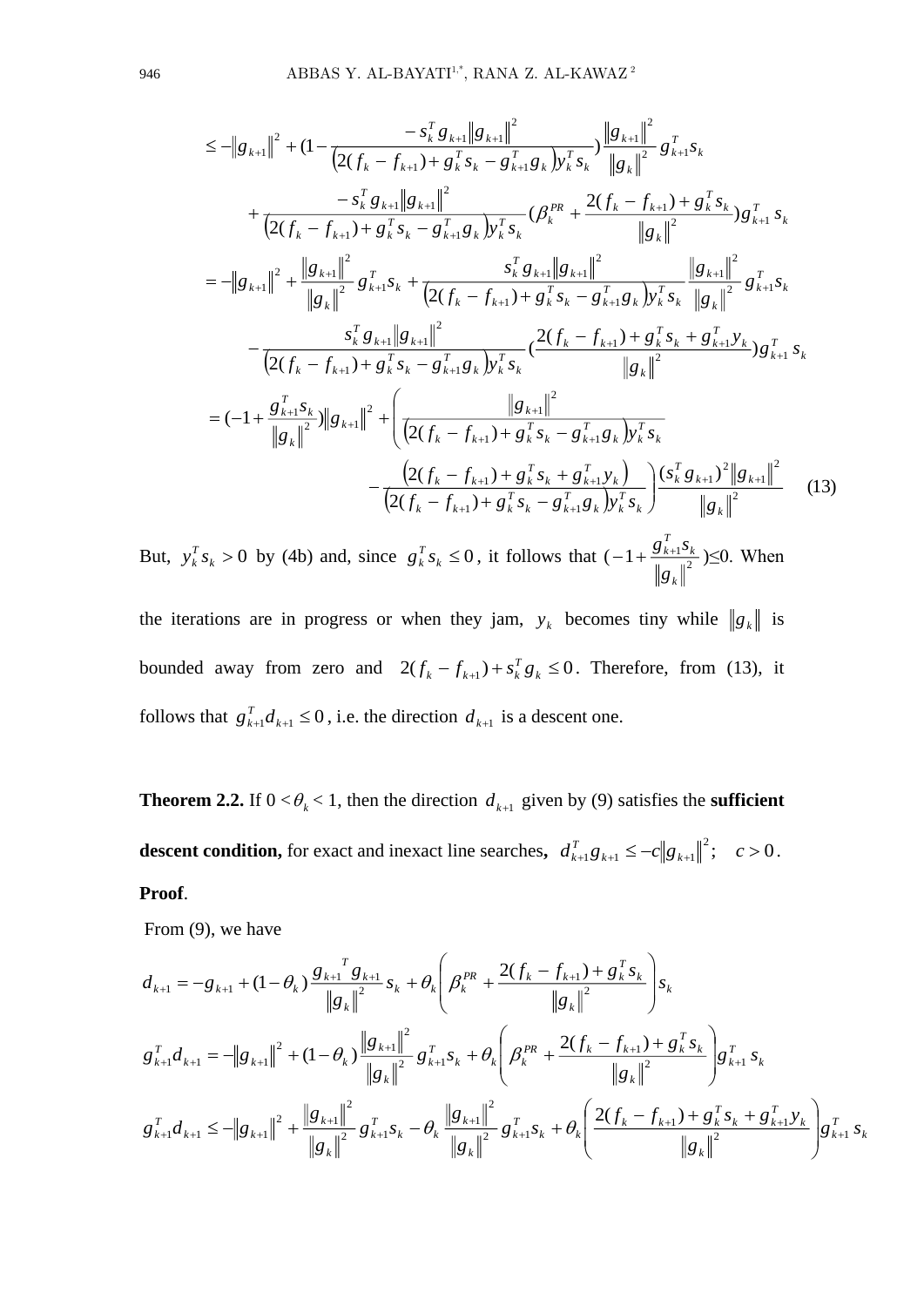$$
g_{k+1}^{T}d_{k+1} \leq -\left\|g_{k+1}\right\|^{2} + \frac{\left\|g_{k+1}\right\|^{2}}{\left\|g_{k}\right\|^{2}} g_{k+1}^{T} s_{k} + \left(\frac{2(f_{k} - f_{k+1}) + g_{k}^{T} s_{k} + g_{k+1}^{T} y_{k} - \left\|g_{k+1}\right\|^{2}}{\left\|g_{k}\right\|^{2}}\right) + \left(\frac{2(f_{k} - f_{k+1}) + g_{k}^{T} s_{k} + g_{k+1}^{T} y_{k}}{\left\|g_{k}\right\|^{2}}\right) + \left(\frac{2(f_{k} - f_{k+1}) + g_{k}^{T} s_{k}}{\left\|g_{k}\right\|^{2}} g_{k+1}^{T} s_{k}\right)
$$

$$
g_{k+1}^T d_{k+1} \leq -\left\| g_{k+1} \right\|^2 + \frac{\left\| g_{k+1} \right\|^2}{\left\| g_k \right\|^2} g_{k+1}^T s_k - \left( \frac{(s_k^T g_{k+1})^2 \left\| g_{k+1} \right\|^2}{\left\| g_k \right\|^2 y_k^T s_k} \right) \tag{14}
$$

Using exact line searches, in (14) yields:  $g_{k+1}^T d_{k+1} \leq -||g_{k+1}||^2$ ,  $c > 0$  $\|f_{k+1}^T d_{k+1} \leq -\|g_{k+1}\|^2$ ,  $c > 0$ . Using, inexact line searches, in (14) yields:

$$
g_{k+1}^T d_{k+1} \leq -\left(1 - \frac{s_k^T g_{k+1}}{\|g_k\|^2} + \left(\frac{(s_k^T g_{k+1})^2}{\|g_k\|^2 y_k^T s_k}\right)\right) \|g_{k+1}\|^2
$$
  
= 
$$
- \left( \frac{\|g_k\|^2 y_k^T s_k - (y_k^T s_k)^2 + (y_k^T s_k)^2}{\|g_k\|^2 y_k^T s_k} \right) \|g_{k+1}\|^2
$$

 $g_{k+1}^T d_{k+1} \leq -\left\| g_{k+1} \right\|^2, \ c > 0$  $\|f_{k+1}^T f\|_{k+1} \leq -\|g_{k+1}\|^2$ ,  $c > 0$ . This completes the proof.

Observe that  $y_k$  becomes tiny while  $\|g_k\|$  is bounded away from zero. Consequently, the last term in the above inequality becomes negligible, since  $_{k}^{T} s_{k} > 0$  $y_k^T s_k > 0$  by (4b) and since  $s_k^T g_{k+1} = y_k^T s_k + s_k^T g_k < y_k^T s_k$ *T k k T k k T*  $k+1 = \lambda k$ *T*  $s_k^T g_{k+1} = y_k^T s_k + s_k^T g_k < y_k^T s_k$ . Observe that the parameter  $\theta_k$  given by (12) can be outside the interval [0,1]. However, in order to have a real convex combination in (7) the following rule is used: if  $\theta_k \le 0$ , then set ( $\theta_k = 0$ ) in (7), i.e.  $\beta_k^{\text{HYWCFR}} = \beta_k^{\text{FR}}$ ; if  $\theta_k \ge 1$ , then take  $(\theta_k = 1)$  in (7), i.e.  $\beta_k^{\text{HYWCFR}} = \beta_k^{\text{FR}}$ . Therefore, under this rule for  $\theta_k$  selection, the direction  $d_{k+1}$  in (9) combines the properties of the FR and the WC algorithms in a convex way.

#### **2.3 An Acceleration Scheme of the Line Search Parameter.**

 In [9] Nocedal pointed out that in CG-methods the step lengths may differ from 1 in a very unpredictable manner. They can be larger or smaller than 1 depending on how the problem is scaled. This is in very sharp contrast to the Newton and QN-methods, including the limited memory QN-methods, which accept the unit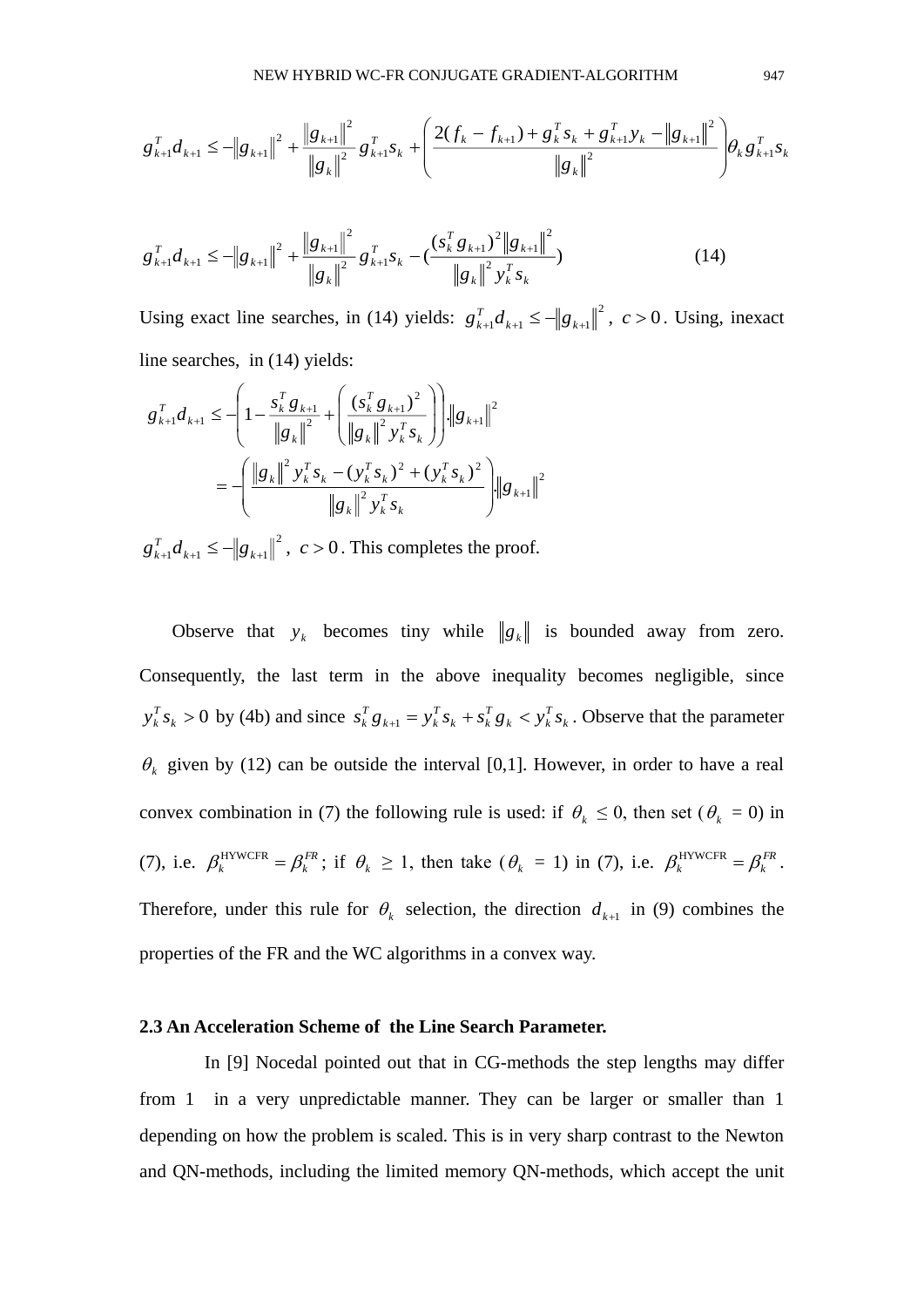step-length most of the time along the iterations, and therefore usually they require only few function evaluations per search direction. Numerical comparisons between CG-methods and the limited memory QN-method by Liu and Nocedal [5], show that the latter is more successful [20]. One explanation of efficiency of this limited memory QN-method is given by its ability to accept unity step-lengths along the iterations. In this section we take advantage of this behavior of CG-algorithms and consider an acceleration scheme which was presented in [15]. In accelerated algorithm instead of (2) the new estimation of the minimum point is computed as:

$$
x_{k+1} = x_k + \lambda_k \alpha_k d_k \tag{15}
$$

where

$$
\lambda_k = -\frac{a_k}{b_k} \tag{16}
$$

 $k \cdot \delta_z = \iint (1/\sqrt{m} \mu \lambda_z - \lambda_k + \lambda_k \mu_k)$ *T*  $k \cdot k = u_k \cdot k \cdot k \cdot k$  $a_k = \alpha_k g_k^T d_k$ ,  $b_k = -\alpha_k (g_k - g_z)^T d_k$ ,  $g_z = \nabla f(z)$  *and*  $z = x_k + \alpha_k d_k$ . Hence, if  $b_k = 0$ , then the new estimation of the solution is computed as  $x_{k+1} = x_k + \lambda_k \alpha_k d_k$ , otherwise  $x_{k+1} = x_k + \alpha_k d_k$ . Therefore, using the definitions of  $g_k$ ,  $s_k$ ,  $y_k$  and the above acceleration scheme (15) and (16) we can present the following hybrid CGalgorithm.

#### **2.4 Outline of the New Hybrid CG-Algorithm.**

- **Step1:** Initialization:  $x_1 \in R^n$ ;  $(\varepsilon > 0)$ ; set k=1, compute  $f(x_1)$  and  $g_1$ . Consider  $d_1 = -g_1$ .
- **Step2:** Test for Continuation of Iterations: If  $\|g_{k+1}\| < \varepsilon$ , then stop.
- **Step3:** Line Search: Compute  $\alpha_k > 0$  satisfying the Wolfe line search condition and compute  $z = x_k + \alpha_k d_k$ ,  $y_k = g_k - g_z$ ,  $g_z = \nabla f(z)$ . Acceleration **scheme:** compute,  $a_k = \alpha_k g_k^T d_k$ ,  $b_k = -\alpha_k y_k^T d_k$ *T*  $k$ ,  $\mathbf{v}_k - \mathbf{u}_k \mathbf{y}_k$  $a_k = \alpha_k g_k^T d_k$ ,  $b_k = -\alpha_k y_k^T d_k$ , If  $b_k \neq 0$ , then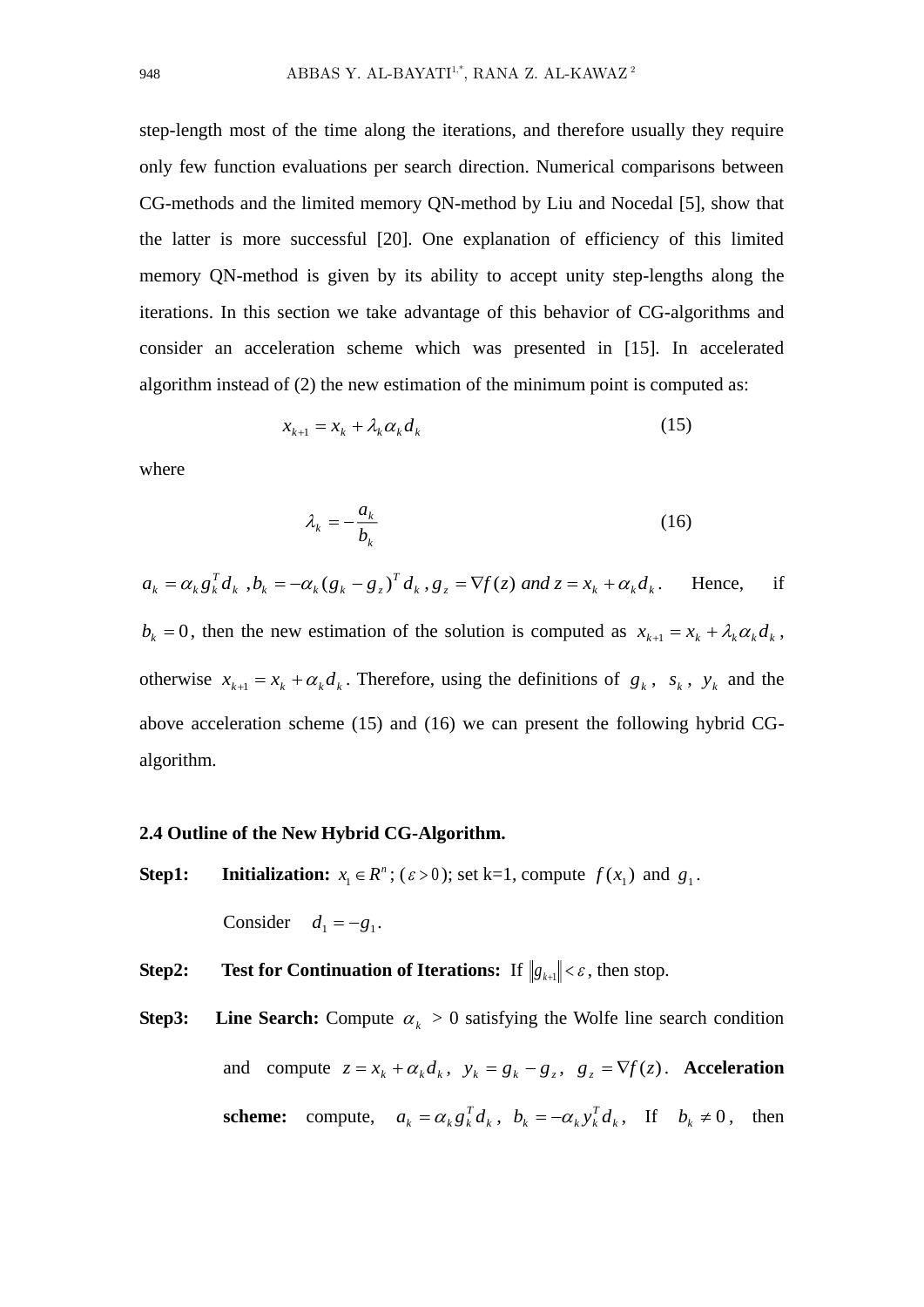compute, 
$$
\lambda_k = -\frac{a_k}{b_k}
$$
 and update the variables as  $x_{k+1} = x_k + \lambda_k \alpha_k d_k$ ,

otherwise update the variables as  $x_{k+1} = x_k + \alpha_k d_k$ .

- **Step4:** Computation of  $\theta_k$ : If  $[2(f_k f_{k+1}) + g_k^T s_k g_{k+1}^T g_k] y_k^T s_k = 0$ *k k T k k T*  $f_k - f_{k+1}$  +  $g_k^T s_k - g_{k+1}^T g_k$  ]  $y_k^T s_k = 0$ , then set  $\theta_k = 0$ ; otherwise, compute  $\theta_k$  as in (12).
- **Step5: Computation of**  $\beta_k$ : If  $0 < \theta_k < 1$ , then compute  $\beta_k^{\text{HYWCFR}}$  as in (7).

If  $\theta_k \geq 1$ , then set  $\beta_k^{\text{HYWCFR}} = \beta_k^{\text{WC}h}$  else if  $\theta_k \leq 0$ , then set  $\beta_k^{\text{HYWCFR}} = \beta_k^{\text{FR}}$ 

**Step6:** Computation of  $d_k$ : Compute  $d_{k+1} = -g_{k+1} + \beta_k^{\text{HYWCFR}} d_k$ . If the restart criterion of Powell:

$$
\left| g_{k+1}^T g_k \right| \ge 0.2 \left\| g_{k+1} \right\|^2 \tag{17}
$$

is satisfied, then set  $d_{k+1} = -g_{k+1}$ ; otherwise, define  $d_{k+1} = d$ .

#### **Step7:** Computation of iteration: set  $k = k + 1$  and continue with Step 2.

It is well known that, if f is bounded along the direction  $d_k$ , then there exists a step-size  $\alpha_k$  satisfying the Wolfe line search conditions (4) and (5). In our algorithm, when the Powell restarting condition (15) is satisfied, then we restart the algorithm with the negative gradient. More sophisticated reasons for restarting the algorithms have been proposed in the literature [13,21], but we are interested in the performance of a CG-algorithm that uses this restart criterion associated to a direction satisfying the conjugacy condition when  $0 < \theta_k < 1$ . Under reasonable assumptions, conditions (4), (5) and (17) are sufficient to prove the global convergence of the algorithm.

#### **3. Convergence Analysis.**

Throughout this section, we assume that:

(i) The level set  $L_{x} = \{x \in R^n | f(x) \le f(x_0) \}$  $\mathcal{L}_x = \{x \in \mathbb{R}^n \mid f(x) \leq f(x_0)\}\$ is bounded.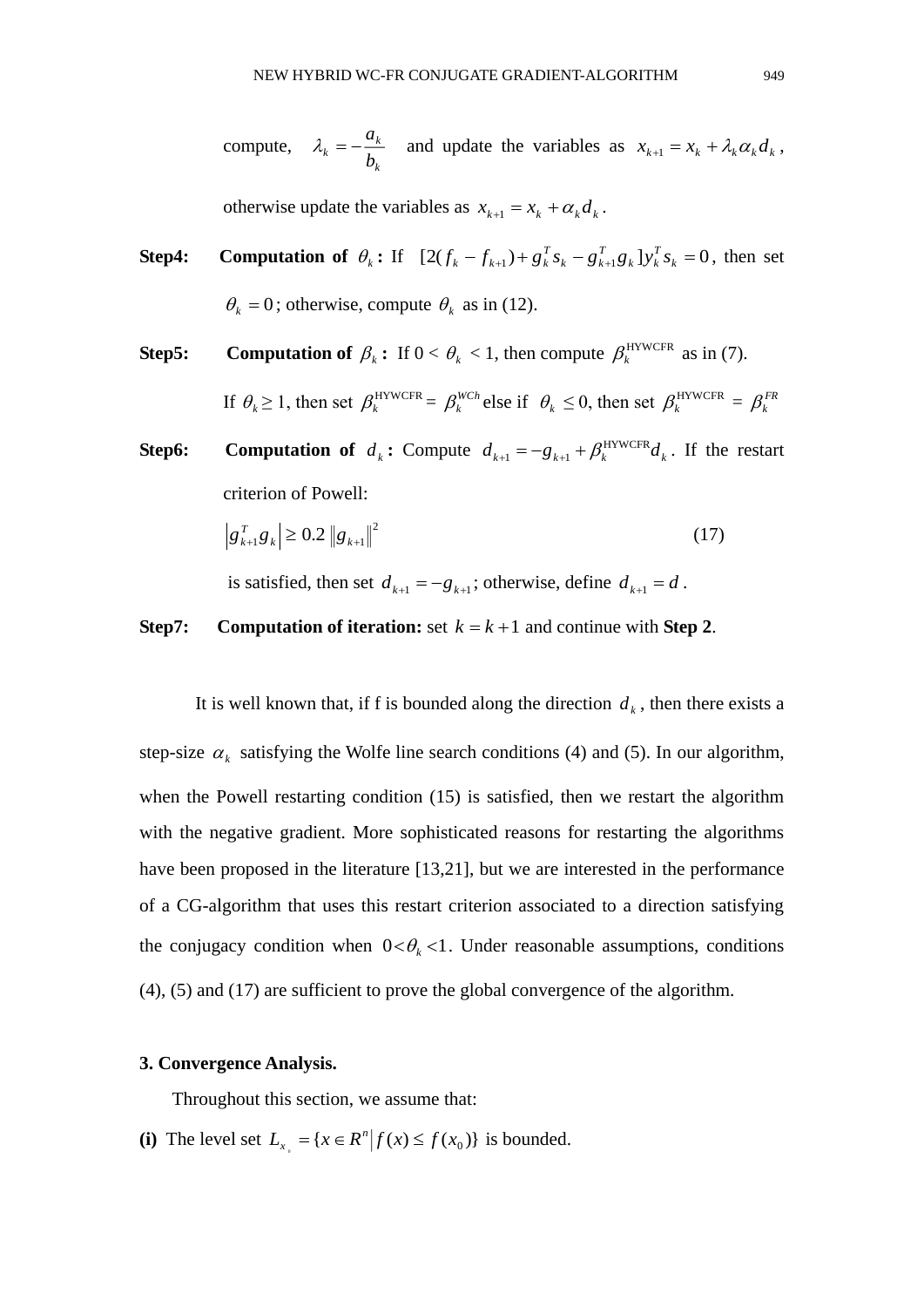(ii) In a neighborhood U of  $L<sub>x</sub>$ , the function f is continuously differentiable and its gradient  $\nabla f$  is Lipschitz continuous, i.e. there exists a constant  $L>0$  such that  $\|\nabla f(x) - \nabla f(y)\| \le L \|x - y\|$  for all x,  $y \in U$ . Under these assumptions on f, there exists a constant  $\Gamma \ge 0$  such that  $\|\nabla f(x)\| \le \Gamma$ , for all  $x \in L_{x}$ . The convergence of the Steepest Descent (SD) method with Armijo-type search is proved under very general conditions in [12]. On the other hand, in [31] it is proved that, for any CG method with strong Wolfe line search, the following general result holds.

**Lemma 3.1.** Let assumptions **(i)** and **(ii)** hold and consider any CG method defined by (2) and (3), where  $d_k$  is a **descent direction** and  $\alpha_k$  is obtained by the strong Wolfe line search. If

$$
\sum_{k\geq 1} \frac{1}{\left\|d_k\right\|^2} = \infty \tag{18}
$$

then

$$
\liminf_{k \to \infty} \|g_k\| = 0
$$
\n(19)

For uniformly convex functions which satisfy the above assumptions, we can prove that the norm of  $d_{k+1}$  given by (9) is bounded above. Assume that the function  $f$  is a uniformly convex function, i.e. there exists a constant  $\mu \ge 0$  such that, for all  $x, y \in L_{\mathfrak{x}}$ ,

$$
\left(\nabla f(x) - \nabla f(y)\right)^{T} (x - y) \ge \mu \left\|x - y\right\|^{2}
$$
\n(20a)

and the step-length  $\alpha_k$  is obtained by the strong Wolfe line search defined in (5). Using **Lemma-3.1** the following result can be proved.

**Theorem 3.2.** Suppose that the assumptions **(i)** and **(ii)** hold. Consider the algorithm (2), (9) and (12), where  $0 \le \theta_k \le 1$  and  $\alpha_k$  is obtained by the strong Wolfe line search.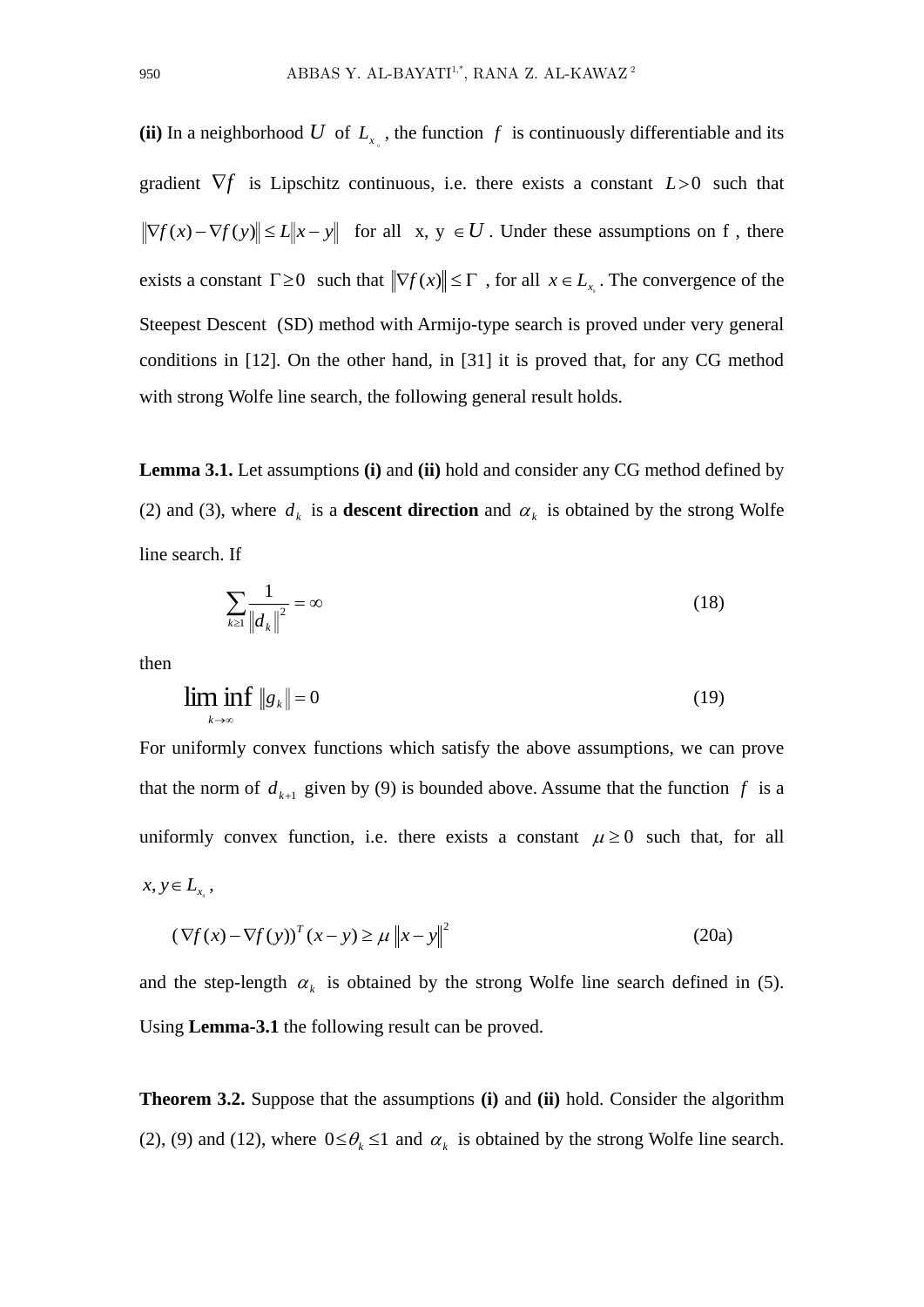If  $\|s_k\|$  tends to zero and there exists nonnegative constants  $\eta_1$  and  $\eta_2$  such that:

$$
\|g_k\|^2 \ge \eta_1 \|s_k\|^2 \, , \, \|g_{k+1}\|^2 \le \eta_2 \|s_k\| \tag{20b}
$$

and  $f$  is a uniformly convex function, then

$$
\lim_{k \to \infty} \|g_k\|^2 = 0 \tag{21}
$$

**Proof.**

From (20a) it follows that  $y_k^T s_k \ge \mu \|s_k\|^2$  $k = \mu_{\parallel} \mu_{k}$ *T*  $y_k^T s_k \ge \mu \|s_k\|^2$ . Now, since  $0 \le \theta_k \le 1$ , from uniform convexity and (20a) we have:

$$
\left| \beta_{k}^{HYWCFR} \right| \leq \left| \frac{g_{k+1}^{T} g_{k+1}}{g_{k}^{T} g_{k}} \right| + \left| \frac{g_{k+1}^{T} y_{k}}{g_{k}^{T} g_{k}} \right| + \left| \frac{2(f_{k} - f_{k+1}) + g_{k}^{T} s_{k}}{g_{k}^{T} g_{k}} \right|
$$
  

$$
\leq \left| \frac{g_{k+1}^{T} g_{k+1}}{g_{k}^{T} g_{k}} \right| + \left| \frac{g_{k+1}^{T} y_{k}}{g_{k}^{T} g_{k}} \right| + \left| \frac{-2\delta (g_{k}^{T} s_{k}) + g_{k}^{T} s_{k}}{g_{k}^{T} g_{k}} \right|
$$
  

$$
\leq \left| \frac{g_{k+1}^{T} g_{k+1}}{g_{k}^{T} g_{k}} \right| + \left| \frac{g_{k+1}^{T} y_{k}}{g_{k}^{T} g_{k}} \right| + \left| \frac{(1 - 2\delta) g_{k}^{T} s_{k}}{g_{k}^{T} g_{k}} \right|
$$
  

$$
\leq \frac{\eta_{2} \left\| s_{k} \right\|}{\eta_{1} \left\| s_{k} \right\|^{2}} + \frac{\left\| g_{k+1} \right\| \left\| y_{k} \right\|}{\eta_{1} \left\| s_{k} \right\|^{2}} + \alpha_{k} (2\delta - 1)
$$

 $\|y_k\| \le L \|s_k\|$ ,

$$
\left|\beta_k^{HYWCFR}\right| \leq \frac{\eta_2}{\eta_1 \|s_k\|} + \frac{\Gamma L}{\eta_1 \|s_k\|} + \alpha_k (2\delta - 1)
$$

Hence, 
$$
||d_{k+1}|| \le ||g_{k+1}|| + |\beta_k^{HYWCFR}|| ||s_k|| \le \Gamma + \frac{\eta_2}{\eta_1} + \frac{\Gamma L}{\eta_1} + \alpha_k (2\delta - 1)
$$

which implies that (18) is true. Therefore, by **Lemma-3.1** we have (19), which for uniformly convex functions is equivalent to (21). Powell [13] showed that, for general functions, the PRP method is globally convergent if the step-length  $||s_k|| = ||x_{k+1} - x_k||$ tends to zero, i.e.  $\|s_k\| \le \|s_{k-1}\|$  is a condition of convergence. For the convergence of our algorithm from (5b), we see that, for  $k \ge 1$ , the gradient must be bounded as: 2  $\mathbb{P}_{k-1}$  $\eta_1 \|s_k\|^2 \le \|g_k\|^2 \le \eta_2 \|s_{k-1}\|$ . If the Powell condition is satisfied, i.e.  $\|s_k\|$  tends to zero,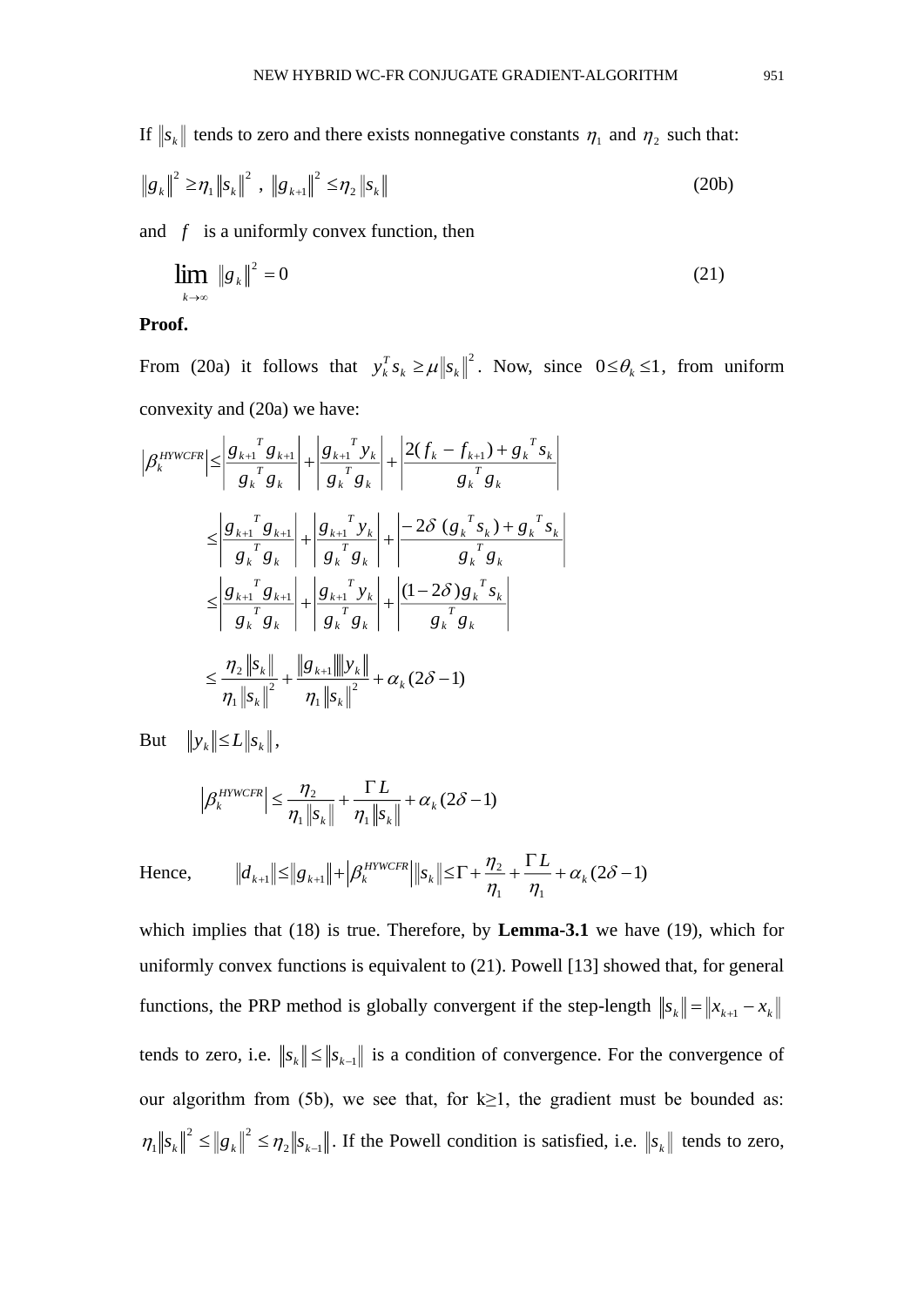then  $||s_k||^2 \lt \le ||s_{k-1}||$  $\|s_k\|^2 \ll \|s_{k-1}\|$  and therefore the norm of the gradient can satisfy (20). In the numerical experiments, we observed that (20) is constantly satisfied in the last part of the iterations. For general nonlinear functions, the convergence analysis of our algorithm exploits insights developed by Gilbert and Nocedal [10], by Dai and Liao [33] and by Hager and Zhang [25]. The global convergence proof of the new algorithm is based on the Zoutendijk condition combined with the analysis showing that the sufficient descent condition holds and  $\Vert d_k \Vert$  is bounded. Suppose that the level set L is bounded and the function  $f$  is bounded from below.

**Lemma 3.3.** Assume that  $d_k$  is a descent direction and  $\nabla f$  satisfied the Lipschitz condition  $\|\nabla f(x) - \nabla f(x_k)\| \le L \|x - x_k\|$  for all x on the line segment connecting  $x_k$ and  $x_{k+1}$ , where L is a constant. If the line search satisfies the second Wolfe condition (5), then

$$
\alpha_k \ge \frac{1-\sigma}{L} \frac{\left| g_k^T d_k \right|}{\left\| d_k \right\|^2} \tag{22}
$$

**Proof.**

→∞

Subtracting  $g_k^T d_k$  $g_k^T d_k$  from both sides of (4b) and using the Lipschitz condition we have 2  $(\sigma - 1) g_k^T d_k \leq (g_{k+1} - g_k)^T d_k \leq L a_k ||d_k$ *T*  $(\sigma - 1)g_k^T d_k \leq (g_{k+1} - g_k)^T d_k \leq L \alpha_k \|d_k\|^2$  (23)

Since  $d_k$  is a descent direction and  $\sigma < 1$ , then (22) follows immediately from (23).

**Theorem 3.4.** Let assumptions (i) and (ii) hold. Assume that  $0 < \theta_k < 1$  and that, for every, k≥0, there exists a positive constant  $\omega$  such that  $1 \ge \omega > 0$  as well as the constants  $\gamma$  and  $\Gamma$  such that  $\gamma \leq ||g_k|| \leq \Gamma$ . Then, for the computational scheme (2), (9), (12), where  $\alpha_k$  is determined by the Wolfe line search (4), either  $g_k = 0$  for some k or  $\liminf$   $\|g_{\nu}\|=0$ *k k*  $g_k$  = 0.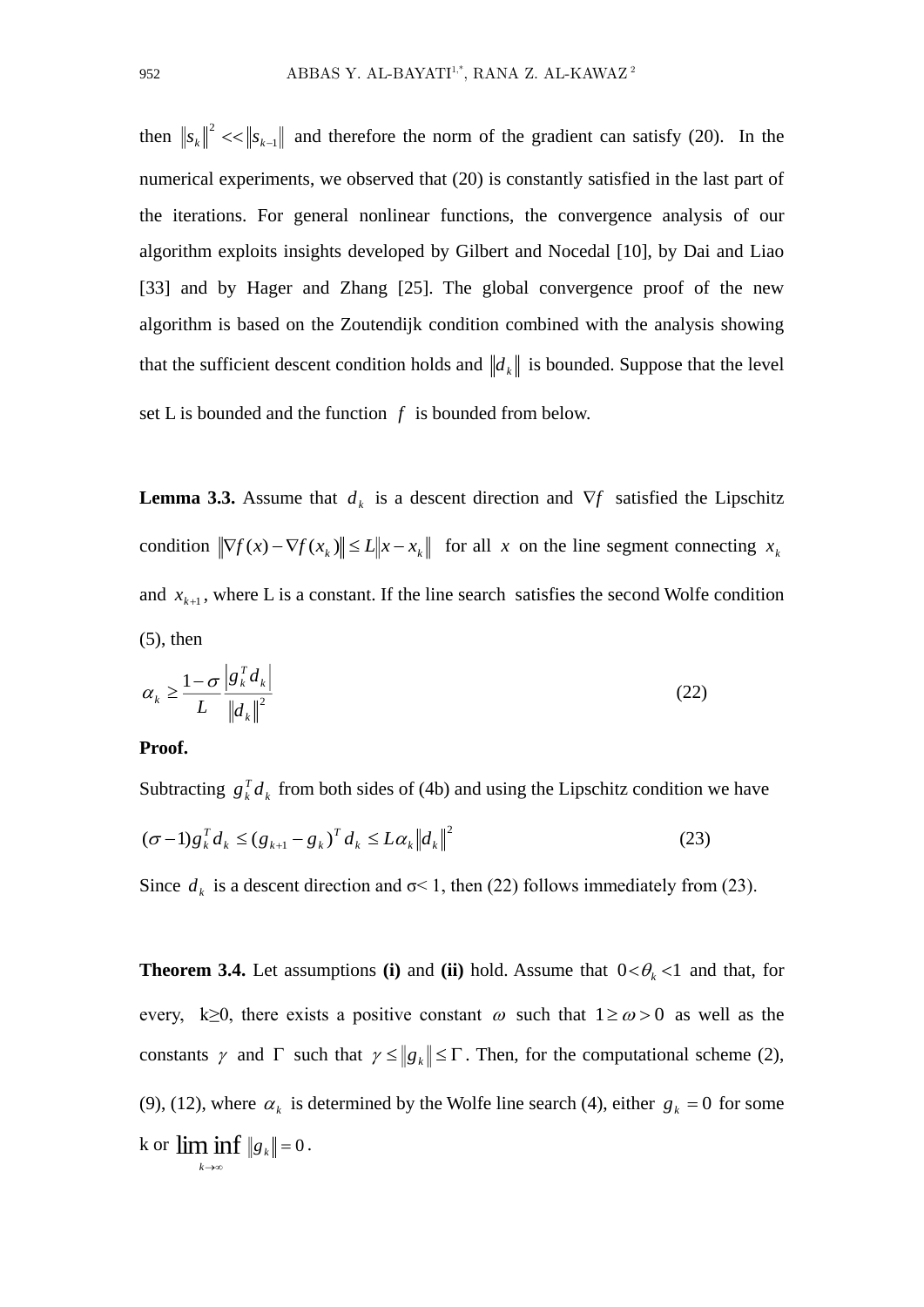### **Proof.**

From the Wolfe condition (4a) we have:

$$
2(f_k - f_{k+1}) + g_k^T s_k \le (1 - 2\delta) g_k^T s_k
$$
\n(24)

By **Theorem-2.2** and the assumption  $1 \geq \omega$ , it follows that

$$
g_{k+1}^T d_{k+1} \leq -\|g_{k+1}\|^2 \leq -\omega \|g_{k+1}\|^2
$$
  
Therefore,  $-g_{k+1}^T d_{k+1} \geq \omega \|g_{k+1}\|^2$ 

On the other hand,  $||y_k|| = ||g_{k+1} - g_k|| \le L||s_k||$ . Hence,  $||g_{k+1}^T y_k|| \le ||g_{k+1}|| ||y_k|| \le L||s_k||$  $\|g_{k+1}^T y_k\| \le \|g_{k+1}\| \|y_k\| \le \Gamma L \|s$ With these, from (7) we get:

$$
\left| \beta_{k}^{HYWCFR} \right| \leq \left| \frac{g_{k+1}^{T} g_{k+1}}{g_{k}^{T} g_{k}} \right| + \left| \frac{g_{k+1}^{T} y_{k}}{g_{k}^{T} g_{k}} \right| + \left| \frac{2(f_{k} - f_{k+1}) + g_{k}^{T} s_{k}}{g_{k}^{T} g_{k}} \right|
$$

But ,

$$
\left|\frac{g_{k+1}^T y_k}{g_k^T g_k}\right| \le \frac{\left\|g_{k+1}\right\| \|y_k\|}{\gamma^2} \le \frac{\Gamma L \|s_k\|}{\gamma^2} \le \frac{\Gamma LD}{\gamma^2}
$$

where  $D = \max\{\Vert y - z \Vert : y, z \in L_{x_0}\}\$  is the diameter of the level set  $L_{x_0}$ . On the other

hand, 
$$
\left| \frac{g_{k+1}^T g_{k+1}}{g_k^T g_k} \right| \leq \frac{\Gamma^2}{\gamma^2} \text{ and } \left| \frac{2(f_k - f_{k+1}) + g_k^T s_k}{g_k^T g_k} \right| \leq \alpha_k (2\delta - 1).
$$
  
Therefore, 
$$
\left| \beta_k^{\text{HYWCFR}} \right| \leq \frac{\Gamma^2}{\gamma^2} + \frac{\Gamma LD}{\gamma^2} + \alpha_k (2\delta - 1) \equiv E
$$
 (25)

Now, we can write:

$$
||d_{k+1}|| \le ||g_{k+1}|| + |\beta_k^{HYWCFR}||s_k|| \le \Gamma + ED \tag{26}
$$

Since the level set L is bounded and the function f is bounded from below, using **Lemma-3.3**, from (4) it follows that:

$$
0 < \sum_{k=0}^{\infty} \frac{\left(g_k^T d_k\right)^2}{\left\|d_k\right\|^2} < \infty \tag{27}
$$

i.e. the Zoutendijk condition holds. Therefore, from **Theorem-2.2** using (27) the descent property yields: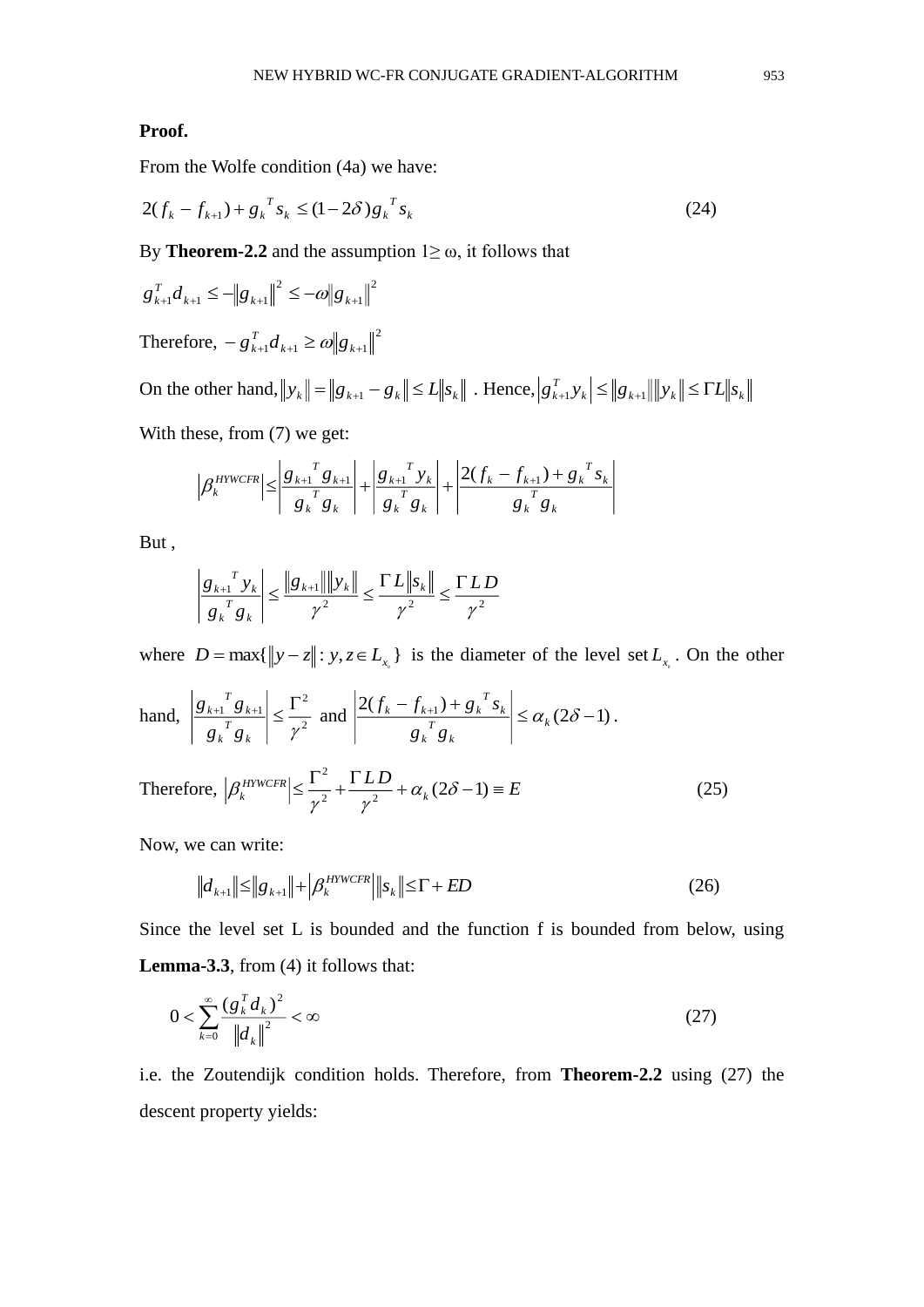$$
\sum_{k=0}^{\infty} \frac{\gamma^4}{\left\|d_k\right\|^2} \le \sum_{k=0}^{\infty} \frac{\left\|g_k\right\|^4}{\left\|d_k\right\|^2} \le \sum_{k=0}^{\infty} \frac{1}{\omega^2} \frac{\left(g_k^T d_k\right)^2}{\left\|d_k\right\|^2} \le \sum_{k=0}^{\infty} \frac{\left(g_k^T d_k\right)^2}{\left\|d_k\right\|^2} \le \infty
$$

which contradicts (26). Hence,  $\gamma = \liminf_{k} \|g_k\| = 0$ . →∞ *k*

Therefore, when  $0 < \theta_k < 1$ , our CG-algorithm is globally convergent, meaning that either  $g_k = 0$  for some k or (19) holds. Observe that, in the conditions of **Theorem-2.2**, the direction  $d_{k+1}$  satisfied the sufficient descent condition independently of the line search.

#### **4. Numerical Experiments.**

In this section, we present the computational performance of a Fortran implementation of the new algorithm on a set of 35 nonlinear unconstrained optimization test problems. All the tests are performed on a PC. These test problems are contributed in CUTE and their details are given in the Appendix. Each of them is tested several times for a gradually increasing number of variables n=500, 1000,...,4000. At the same time, we present comparisons with other CG algorithms, including the performance percentage of Dolan and Moré [7]. All algorithms implement the same stopping criterion  $||g_k||_{\infty} \leq 10^{-6}$ , where  $||\cdot||_{\infty}$  is the maximum absolute component of a vector. The comparisons of algorithms are given in the following context. All codes are written in double precision Fortran and compiled with visual Fortran (default compiler settings) on an Intel Pentium 4, 1.86 GHz workstation.

#### **Table (4.1)**

#### **COMPARISON BETWEEN :NEW ,(WU & CHEN) and (FR) METHODS**

**n= 500, 0100, … ,4000**

| Prob.        | FR/1964 |                      |      | Wu $&$ Chen/2010 |                      |      | New Hybrid CG |                      |      |
|--------------|---------|----------------------|------|------------------|----------------------|------|---------------|----------------------|------|
| $\bullet$    |         | <b>NOI/NOFG/TIME</b> |      |                  | <b>NOI/NOFG/TIME</b> |      |               | <b>NOI/NOFG/TIME</b> |      |
|              | 362     | 692                  | 0.8  | 1210             | 1611                 | 2.34 | 300           | 579                  | 1.04 |
| $\mathbf{2}$ | 265     | 639                  | 0.15 | 207              | 428                  | 0.12 | 203           | 424                  | 0.14 |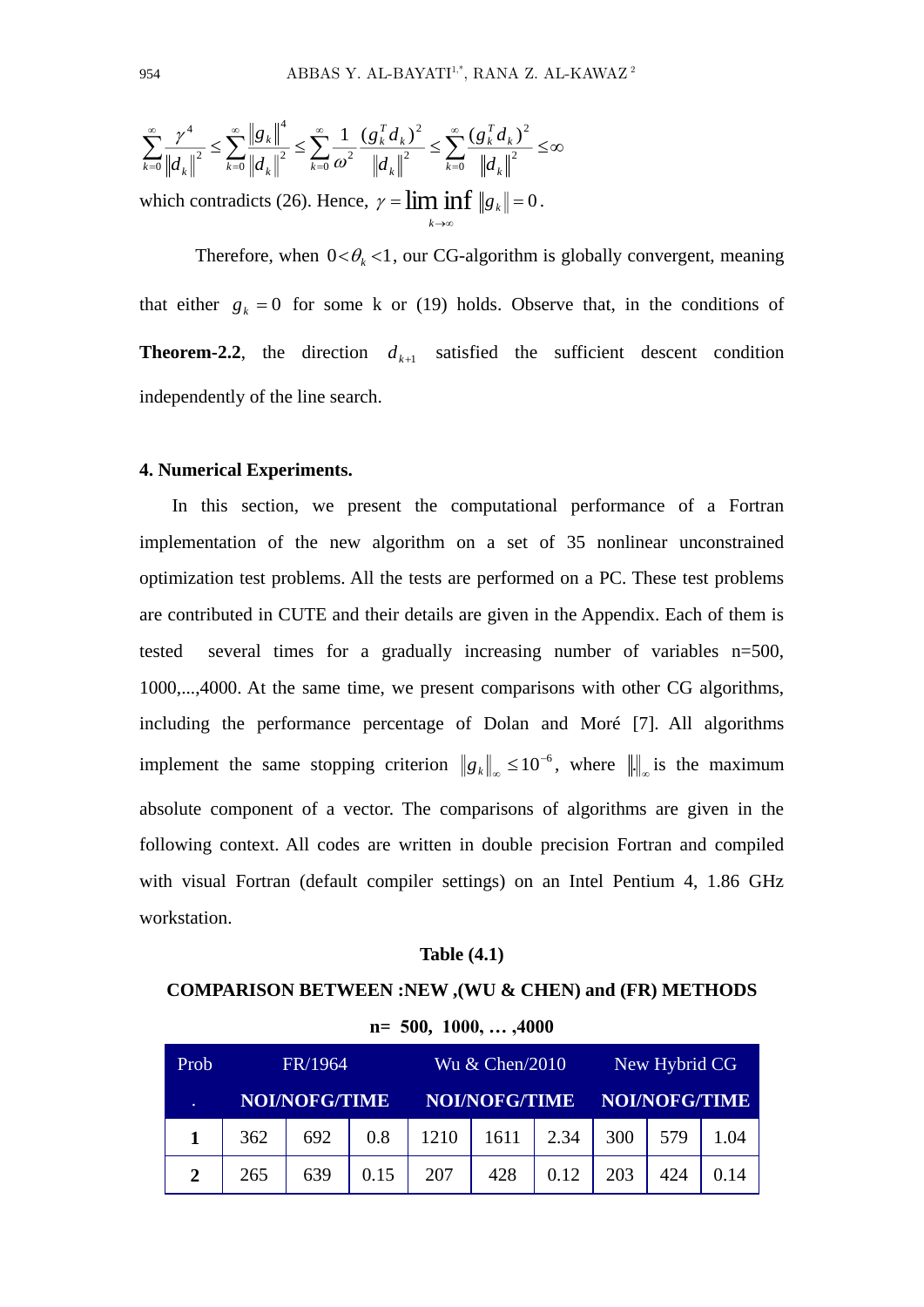| $\overline{\mathbf{3}}$ | 122  | 339  | 0.25 | 63    | 134   | 0.16 | 63  | 134 | 0.18 |
|-------------------------|------|------|------|-------|-------|------|-----|-----|------|
| $\overline{\mathbf{4}}$ | 1065 | 1976 | 2.24 | 2116  | 2239  | 5.26 | 477 | 586 | 1.21 |
| 5                       | 289  | 566  | 0.18 | 834   | 921   | 0.49 | 182 | 267 | 0.12 |
| 6                       | 245  | 475  | 0.79 | 283   | 305   | 0.99 | 405 | 424 | 1.52 |
| $\overline{7}$          | 296  | 777  | 0.18 | 6674  | 6724  | 3.19 | 71  | 96  | 0.02 |
| 8                       | 93   | 294  | 0.53 | 141   | 166   | 0.72 | 141 | 166 | 0.73 |
| 9                       | 215  | 498  | 0.09 | 278   | 399   | 0.15 | 150 | 248 | 0.09 |
| 10                      | 182  | 425  | 0.37 | 152   | 223   | 0.35 | 144 | 206 | 0.31 |
| 11                      | 352  | 705  | 0.39 | 392   | 511   | 0.5  | 254 | 390 | 0.34 |
| 12                      | 165  | 430  | 0.1  | 149   | 267   | 0.09 | 152 | 245 | 0.07 |
| 13                      | 94   | 323  | 0.13 | 33    | 57    | 0.04 | 33  | 57  | 0.03 |
| 14                      | 614  | 1157 | 0.35 | 2962  | 3037  | 1.8  | 260 | 332 | 0.16 |
| 15                      | 2033 | 3020 | 1.35 | 13542 | 13614 | 8.36 | 128 | 190 | 0.08 |
| 16                      | 123  | 341  | 0.19 | 88    | 113   | 0.11 | 69  | 95  | 0.09 |
| 17                      | 121  | 337  | 0.19 | 89    | 192   | 0.17 | 89  | 192 | 0.19 |
| 18                      | 136  | 356  | 0.21 | 97    | 164   | 0.16 | 91  | 187 | 0.17 |
| 19                      | 315  | 650  | 0.2  | 833   | 918   | 0.52 | 212 | 308 | 0.13 |
| 20                      | 123  | 342  | 0.22 | 63    | 134   | 0.17 | 66  | 154 | 0.18 |
| 21                      | 305  | 653  | 0.18 | 809   | 896   | 0.46 | 277 | 369 | 0.16 |
| 22                      | 318  | 568  | 0.44 | 569   | 613   | 0.82 | 180 | 238 | 0.3  |
| 23                      | 646  | 1262 | 0.98 | 817   | 890   | 1.44 | 373 | 407 | 0.71 |
| 24                      | 133  | 369  | 0.07 | 109   | 219   | 0.07 | 73  | 178 | 0.05 |
| 25                      | 215  | 505  | 0.16 | 192   | 280   | 0.14 | 204 | 313 | 0.14 |
| 26                      | 599  | 1193 | 0.8  | 693   | 725   | 0.93 | 296 | 320 | 0.46 |
| 27                      | 117  | 334  | 0.08 | 121   | 188   | 0.07 | 109 | 176 | 0.06 |
| 28                      | 107  | 330  | 0.31 | 64    | 129   | 0.19 | 64  | 129 | 0.19 |
| 29                      | 101  | 302  | 0.37 | 58    | 74    | 0.17 | 58  | 74  | 0.16 |
| 30                      | 121  | 420  | 0.36 | 32    | 64    | 0.12 | 32  | 64  | 0.13 |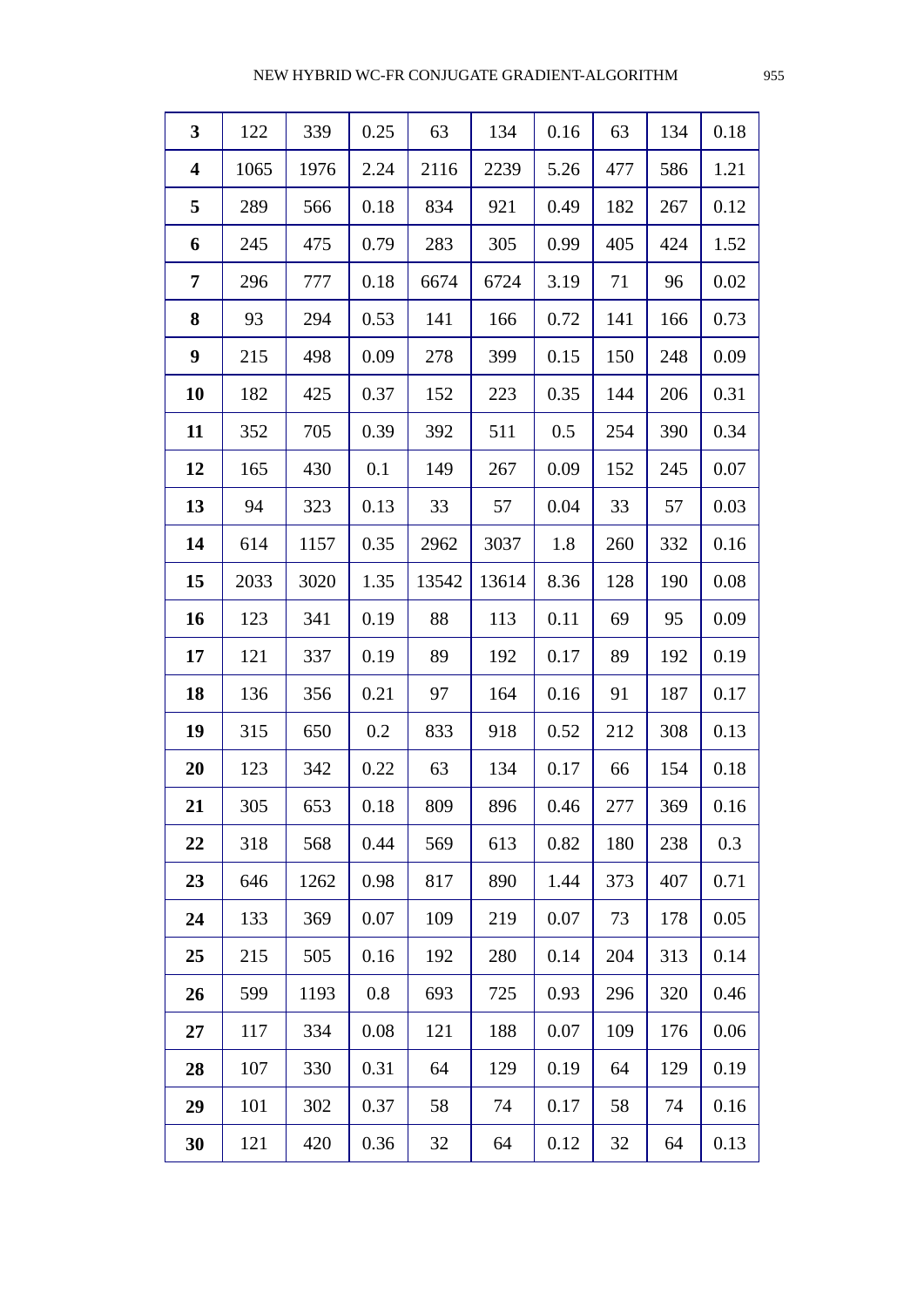| 31          | 182   | 425   | 0.35  | 154   | 219   | 0.32  | 149  | 215  | 0.29 |
|-------------|-------|-------|-------|-------|-------|-------|------|------|------|
| 32          | 566   | 1096  | 0.3   | 1019  | 1159  | 0.59  | 299  | 430  | 0.17 |
| 33          | 42    | 369   | 0.09  | 36    | 95    | 0.02  | 38   | 117  | 0.05 |
| 34          | 78    | 94    | 0.08  | 66    | 90    | 0.1   | 66   | 90   | 0.09 |
| 35          | 176   | 416   | 0.1   | 174   | 251   | 0.09  | 106  | 196  | 0.06 |
| <b>Tota</b> | 10916 |       |       | 35119 | 38049 |       |      | 8596 |      |
|             |       | 22678 | 13.58 |       |       | 31.22 | 5814 |      | 9.82 |

#### **TABLE (4.2)**

**PERCENTAGE PERFORMANCE OF TABLE (4.1)**

| <b>TOOLS</b> | WU & Ch | <b>New</b>    |
|--------------|---------|---------------|
|              | (2010)  | <b>Hybrid</b> |
| <b>NOI</b>   | 100 %   | 16.6 %        |
| <b>NOFG</b>  | 100 %   | 22.6 %        |
| <b>TIME</b>  | 100 %   | 31.5 %        |

| <b>TOOLS</b> | FR     | <b>New Hybrid</b> |
|--------------|--------|-------------------|
|              | (1964) |                   |
| <b>NOI</b>   | 100 %  | 53.3 %            |
| <b>NOFG</b>  | 100 %  | 37.9 %            |
| TIME         | 100 %  | 72.3 %            |

Clearly, from the above table, we have found that the new proposed algorithm beats FR algorithm in about (46%) NOI; (62%) NOFG and (27% )Time. From this table we have also concluded that the new algorithm beats the standard WC-algorithm in about (83%) NOI; (77%) NOFG and (68%)Time.

#### **Table (4.3)**

### **COMPARISON BETWEEN: NEW ,(WU & CHEN) and (FR) METHODS**

**n= 000, 300, … ,900**

| Prob | FR/1964 |                      |                      |                             | Wu $&$ Chen/2010 |                  | New Hybrid CG |     |      |  |
|------|---------|----------------------|----------------------|-----------------------------|------------------|------------------|---------------|-----|------|--|
|      |         | <b>NOI/NOFG/TIME</b> |                      | NOI/NOFG/TIME NOI/NOFG/TIME |                  |                  |               |     |      |  |
|      | 288     |                      | $545 \mid 0.16 \mid$ | 936                         | $1099$ 0.7       |                  | 254           | 296 | 0.19 |  |
|      | 149     | 364                  | 0.02                 | 113                         | 208              | $\mid 0.02 \mid$ | 110           | 205 | 0.01 |  |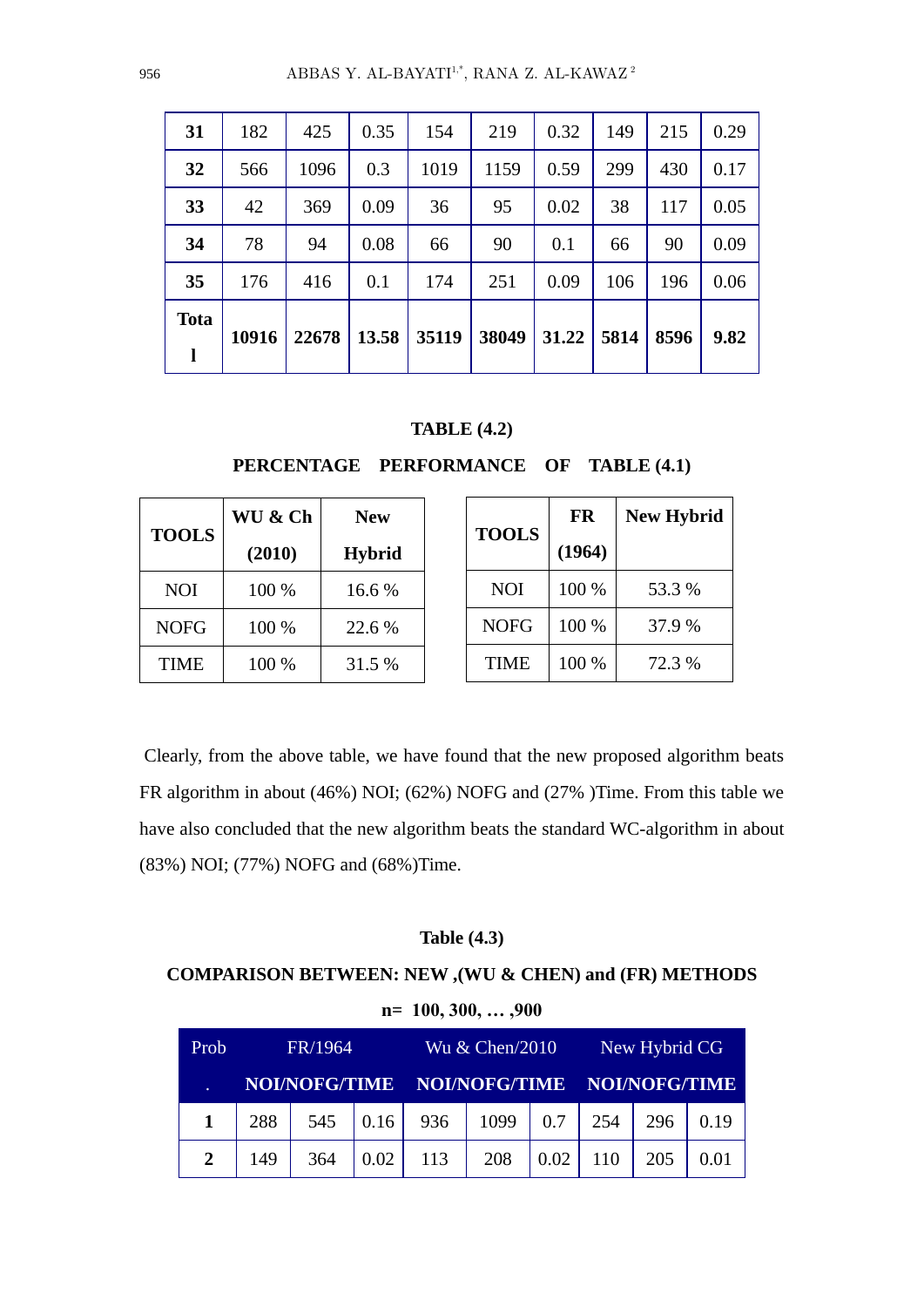| 3                       | 64  | 192 | 0.03             | 37   | 47   | $\overline{0}$   | 37  | 47  | $\boldsymbol{0}$ |
|-------------------------|-----|-----|------------------|------|------|------------------|-----|-----|------------------|
| $\overline{\mathbf{4}}$ | 393 | 745 | 0.22             | 775  | 848  | 0.46             | 225 | 299 | 0.13             |
| 5                       | 172 | 333 | 0.03             | 513  | 559  | 0.05             | 126 | 165 | 0.03             |
| 6                       | 148 | 284 | 0.13             | 151  | 163  | 0.09             | 173 | 185 | 0.15             |
| 7                       | 161 | 465 | 0.03             | 5474 | 5488 | 0.54             | 38  | 49  | $\boldsymbol{0}$ |
| 8                       | 50  | 173 | 0.06             | 84   | 99   | 0.09             | 81  | 98  | 0.09             |
| 9                       | 125 | 298 | 0.01             | 168  | 228  | 0.03             | 81  | 141 | $\boldsymbol{0}$ |
| 10                      | 107 | 255 | 0.05             | 93   | 134  | 0.05             | 93  | 120 | 0.04             |
| 11                      | 205 | 404 | 0.07             | 219  | 289  | 0.05             | 163 | 217 | 0.04             |
| 12                      | 103 | 263 | 0.01             | 89   | 140  | $\boldsymbol{0}$ | 87  | 138 | 0.02             |
| 13                      | 38  | 179 | 0.02             | 18   | 35   | 0.02             | 18  | 35  | $\boldsymbol{0}$ |
| 14                      | 378 | 709 | 0.05             | 660  | 698  | 0.09             | 222 | 255 | 0.03             |
| 15                      | 373 | 779 | 0.06             | 3311 | 3349 | 0.52             | 117 | 154 | 0.02             |
| 16                      | 79  | 211 | 0.1              | 65   | 75   | 0.03             | 42  | 52  | 0.01             |
| 17                      | 77  | 201 | 0.03             | 45   | 60   | 0.01             | 45  | 59  | 0.02             |
| 18                      | 71  | 200 | 0.03             | 54   | 65   | 0.02             | 54  | 68  | 0.03             |
| 19                      | 199 | 411 | 0.05             | 639  | 683  | 0.09             | 141 | 201 | 0.03             |
| 20                      | 64  | 192 | 0.02             | 37   | 47   | 0.01             | 37  | 47  | $\overline{0}$   |
| 21                      | 180 | 393 | 0.01             | 455  | 494  | 0.04             | 137 | 180 | 0.01             |
| 22                      | 185 | 325 | 0.05             | 374  | 404  | 0.12             | 107 | 137 | 0.05             |
| 23                      | 397 | 780 | 0.14             | 429  | 492  | 0.16             | 168 | 204 | 0.08             |
| 24                      | 82  | 224 | $\boldsymbol{0}$ | 68   | 87   | $\boldsymbol{0}$ | 61  | 80  | $\boldsymbol{0}$ |
| 25                      | 130 | 307 | 0.02             | 119  | 174  | 0.04             | 122 | 141 | 0.01             |
| 26                      | 395 | 761 | 0.11             | 510  | 549  | 0.14             | 192 | 215 | 0.06             |
| 27                      | 76  | 207 | 0.02             | 74   | 99   | 0.01             | 55  | 102 | 0.01             |
| 28                      | 62  | 196 | 0.04             | 40   | 80   | 0.03             | 40  | 81  | 0.03             |
| 29                      | 70  | 201 | 0.05             | 43   | 53   | 0.04             | 43  | 53  | 0.03             |
| 30                      | 66  | 235 | 0.05             | 22   | 38   | 0.02             | 22  | 38  | 0.02             |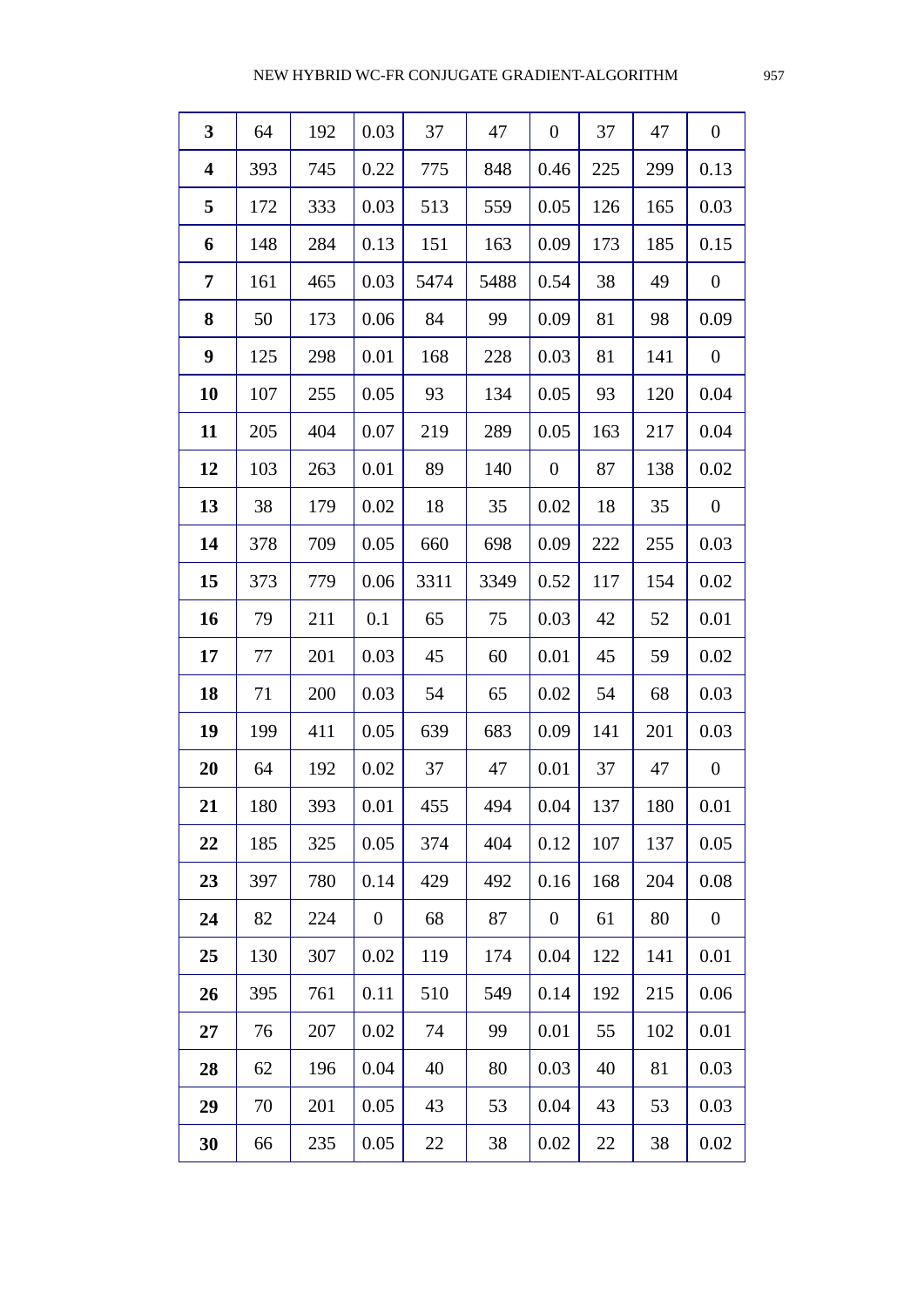| 31          | 107  | 255   | 0.05           | 95    | 122   | 0.04             | 93   | 120  | 0.03             |
|-------------|------|-------|----------------|-------|-------|------------------|------|------|------------------|
| 32          | 339  | 666   | 0.04           | 572   | 632   | 0.06             | 196  | 248  | 0.02             |
| 33          | 5    | 15    | $\overline{0}$ | 12    | 35    | $\theta$         | 13   | 42   | $\boldsymbol{0}$ |
| 34          | 45   | 55    | 0.02           | 39    | 55    | $\boldsymbol{0}$ | 40   | 55   | 0.02             |
| 35          | 109  | 257   | 0.01           | 98    | 144   | 0.01             | 61   | 131  | 0.01             |
| <b>Tota</b> | 5492 | 12080 | 1.79           | 16431 | 17772 | 3.58             | 3494 | 4658 | 1.22             |
| ı           |      |       |                |       |       |                  |      |      |                  |

#### **TABLE (4.4)**

| <b>TOOLS</b> | <b>WU &amp; CHEN</b> | <b>New</b>    |  |
|--------------|----------------------|---------------|--|
|              | (2010)               | <b>Hybrid</b> |  |
| <b>NOI</b>   | 100 %                | 21.3%         |  |
| <b>NOFG</b>  | 100 %                | 26.2 %        |  |
| <b>TIME</b>  | 100 %                | 34.1%         |  |

## **PERCENTAGE PERFORMANCE OF TABLE (4.3)**

| <b>TOOLS</b> | FR     | <b>New</b>    |  |  |
|--------------|--------|---------------|--|--|
|              | (1964) | <b>Hybrid</b> |  |  |
| <b>NOI</b>   | 100 %  | 63.6%         |  |  |
| <b>NOFG</b>  | 100 %  | 38.5%         |  |  |
| <b>TIME</b>  | 100 %  | 68.2%         |  |  |

Clearly, from the above table, we have found that the new proposed algorithm beats FR algorithm in about (37%) NOI; (61%) NOFG and (31% )Time. From this table we have also concluded that the new algorithm beats the standard WC-algorithm in about (78%) NOI; (73%) NOFG and (65% )Time.

#### **Table (4.5)**

# **COMPARISON BETWEEN: NEW ,(WU & CHEN) and (FR) METHODS**

**n**= 100, 400,700,1000

| Prob           | FR/1964       |     |      |                      | Wu $&$ Chen/2010 |      | New Hybrid CG        |     |      |
|----------------|---------------|-----|------|----------------------|------------------|------|----------------------|-----|------|
| $\sim$         | NOI/NOFG/TIME |     |      | <b>NOI/NOFG/TIME</b> |                  |      | <b>NOI/NOFG/TIME</b> |     |      |
| 1              | 107           | 206 | 0.06 | 892                  | 1008             | 0.67 | 230                  | 346 | 0.18 |
| $\overline{2}$ | 123           | 296 | 0    | 87                   | 164              | 0.01 | 84                   | 161 | 0.01 |
| 3              | 57            | 160 | 0.03 | 29                   | 38               | 0.02 | 35                   | 78  | 0.03 |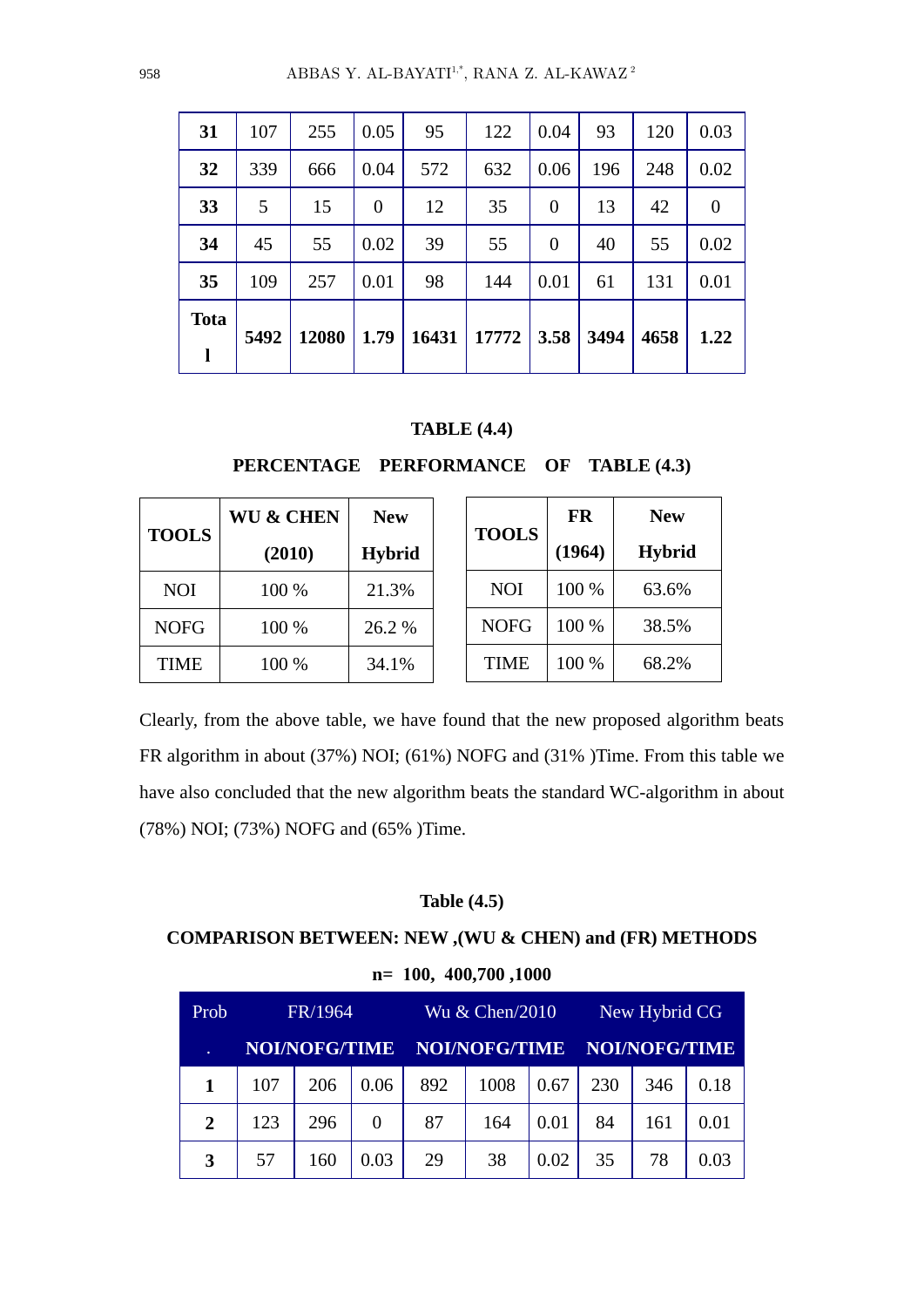| $\overline{\mathbf{4}}$ | 330 | 626 | 0.2              | 627  | 681  | 0.41             | 173 | 214 | 0.09             |
|-------------------------|-----|-----|------------------|------|------|------------------|-----|-----|------------------|
| 5                       | 138 | 270 | 0.03             | 406  | 443  | 0.06             | 92  | 125 | 0.03             |
| 6                       | 111 | 219 | 0.11             | 137  | 147  | 0.1              | 115 | 124 | 0.1              |
| 7                       | 144 | 391 | 0.03             | 3426 | 3457 | 0.46             | 29  | 40  | $\boldsymbol{0}$ |
| 8                       | 38  | 140 | 0.08             | 66   | 79   | 0.1              | 66  | 79  | 0.11             |
| 9                       | 102 | 242 | 0.01             | 141  | 183  | 0.01             | 65  | 113 | 0.02             |
| 10                      | 84  | 202 | 0.05             | 84   | 119  | 0.03             | 75  | 94  | 0.04             |
| 11                      | 149 | 303 | 0.03             | 233  | 285  | 0.07             | 115 | 168 | 0.03             |
| 12                      | 82  | 208 | $\boldsymbol{0}$ | 98   | 138  | 0.02             | 87  | 140 | 0.01             |
| 13                      | 31  | 142 | 0.02             | 14   | 28   | $\boldsymbol{0}$ | 14  | 28  | $\boldsymbol{0}$ |
| 14                      | 295 | 559 | 0.05             | 510  | 538  | 0.08             | 134 | 164 | 0.01             |
| 15                      | 318 | 615 | 0.04             | 2156 | 2188 | 0.42             | 59  | 91  | $\boldsymbol{0}$ |
| 16                      | 66  | 171 | 0.02             | 53   | 61   | 0.06             | 33  | 41  | 0.04             |
| 17                      | 63  | 162 | 0.03             | 36   | 48   | 0.01             | 36  | 47  | 0.01             |
| 18                      | 69  | 178 | 0.03             | 43   | 52   | 0.02             | 43  | 54  | 0.02             |
| 19                      | 158 | 324 | 0.03             | 510  | 545  | $0.07\,$         | 102 | 141 | 0.02             |
| 20                      | 57  | 160 | 0.02             | 29   | 38   | 0.01             | 30  | 47  | $\boldsymbol{0}$ |
| 21                      | 151 | 324 | 0.02             | 379  | 412  | 0.07             | 121 | 150 | 0.02             |
| 22                      | 159 | 272 | 0.03             | 334  | 355  | 0.14             | 85  | 106 | 0.04             |
| 23                      | 308 | 618 | 0.12             | 386  | 428  | 0.19             | 99  | 147 | 0.07             |
| 24                      | 68  | 184 | $\boldsymbol{0}$ | 56   | 84   | $\boldsymbol{0}$ | 41  | 79  | 0.01             |
| 25                      | 103 | 246 | 0.03             | 98   | 124  | 0.01             | 102 | 119 | 0.03             |
| 26                      | 289 | 576 | 0.11             | 333  | 357  | 0.14             | 138 | 170 | 0.07             |
| 27                      | 58  | 161 | 0.01             | 61   | 84   | 0.02             | 49  | 80  | $\boldsymbol{0}$ |
| 28                      | 49  | 156 | 0.05             | 32   | 64   | 0.03             | 32  | 66  | 0.01             |
| 29                      | 55  | 158 | 0.05             | 35   | 43   | 0.03             | 35  | 43  | 0.03             |
| 30                      | 54  | 191 | 0.04             | 18   | 30   | 0.01             | 18  | 30  | 0.02             |
| 31                      | 84  | 202 | 0.05             | 76   | 95   | 0.05             | 75  | 94  | 0.03             |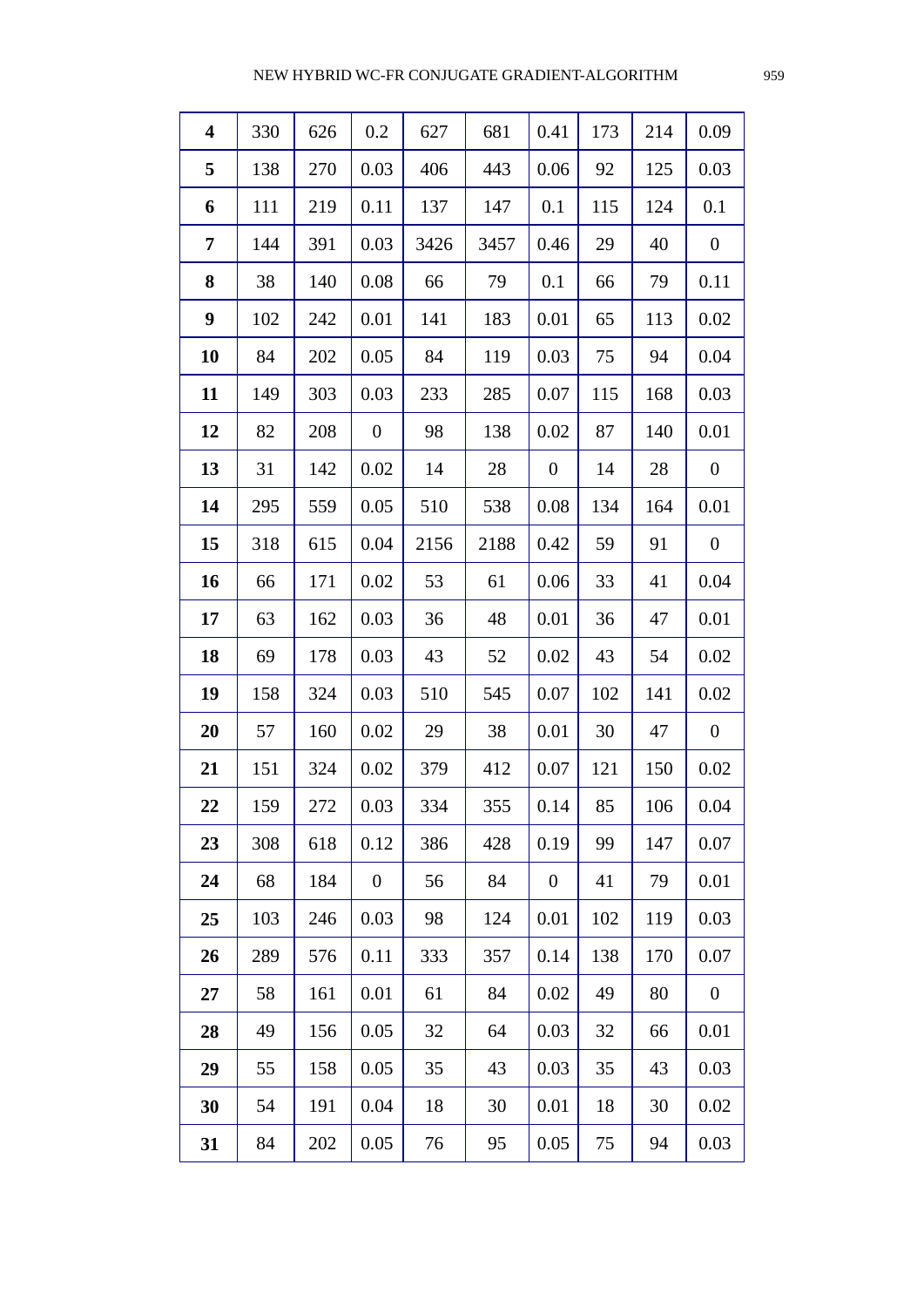| 32          | 266  | 531  | 0.03           | 393   | 437   | 0.05           | 180  | 224  | 0.03 |
|-------------|------|------|----------------|-------|-------|----------------|------|------|------|
| 33          | 4    | 12   | $\overline{0}$ | 9     | 27    | $\overline{0}$ | 7    | 21   |      |
| 34          | 36   | 44   | $\overline{0}$ | 32    | 44    | $\overline{0}$ | 32   | 44   | 0.02 |
| 35          | 87   | 205  | 0.02           | 78    | 115   | 0.02           | 49   | 108  | 0.01 |
| <b>Tota</b> | 4293 | 9454 | 1.43           | 11897 | 12939 | 3.39           | 2680 | 3776 | 1.14 |

#### **TABLE (4.6)**

**PERCENTAGE PERFORMANCE OF TABLE( 4.5)**

| <b>TOOLS</b> | WU &<br><b>CHEN</b><br>(2010) | <b>New</b><br><b>Hybrid</b> |  | <b>TOOLS</b> | <b>FR</b><br>(1964) | <b>New</b><br><b>Hybrid</b> |
|--------------|-------------------------------|-----------------------------|--|--------------|---------------------|-----------------------------|
| <b>NOI</b>   | 100 %                         | 22.5 %                      |  | <b>NOI</b>   | 100 %               | 62.4 %                      |
| <b>NOFG</b>  | 100 %                         | 29.2 %                      |  | <b>NOFG</b>  | 100 %               | 39.9 %                      |
| <b>TIME</b>  | 100 %                         | 33.6 %                      |  | <b>TIME</b>  | 100 %               | 79.7 %                      |

Clearly, from the above table, we have found that the new proposed algorithm beats FR algorithm in about (37%) NOI; (60%) NOFG and (20% )Time. From this table we have also concluded that the new algorithm beats the standard WC-algorithm in about (77%) NOI; (70%) NOFG and (66% )Time.

Figures (4.1 and 4.2) show the Dolan and Moré CPU performance percentages of HYWCFR versus FR and WC, respectively. When comparing the new method against FR (Fig.4.1) subject to the number of iterations, we see the new method was better in 33 problems (i.e. it achieved the minimum number of iterations in 33 problems), FR was better in 2 problems, etc.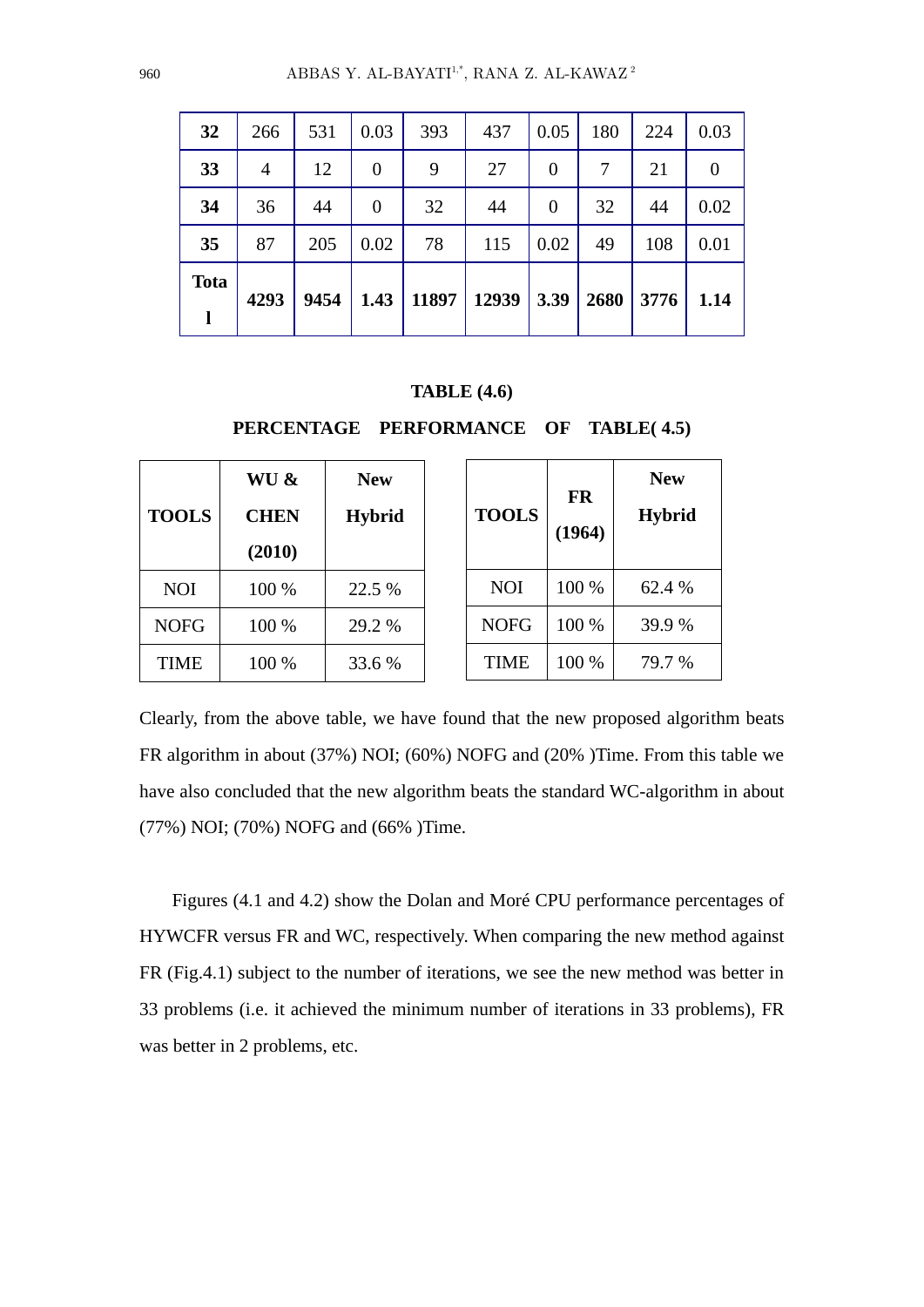



Similarly, in (Fig.4.2) we see the number of problems for which HYWCFR is better than WC. Observe that the convex combination of FR and WC expressed as in (12) is far more successful than FR and WC algorithms. From the tables and figures, we can see that the new method was the top performer. Since these codes use the same Wolfe line search and the same stopping criterion, they differ in their choice of the search direction. Hence, among these CG-algorithms, the new algorithm appears to generate the best search direction.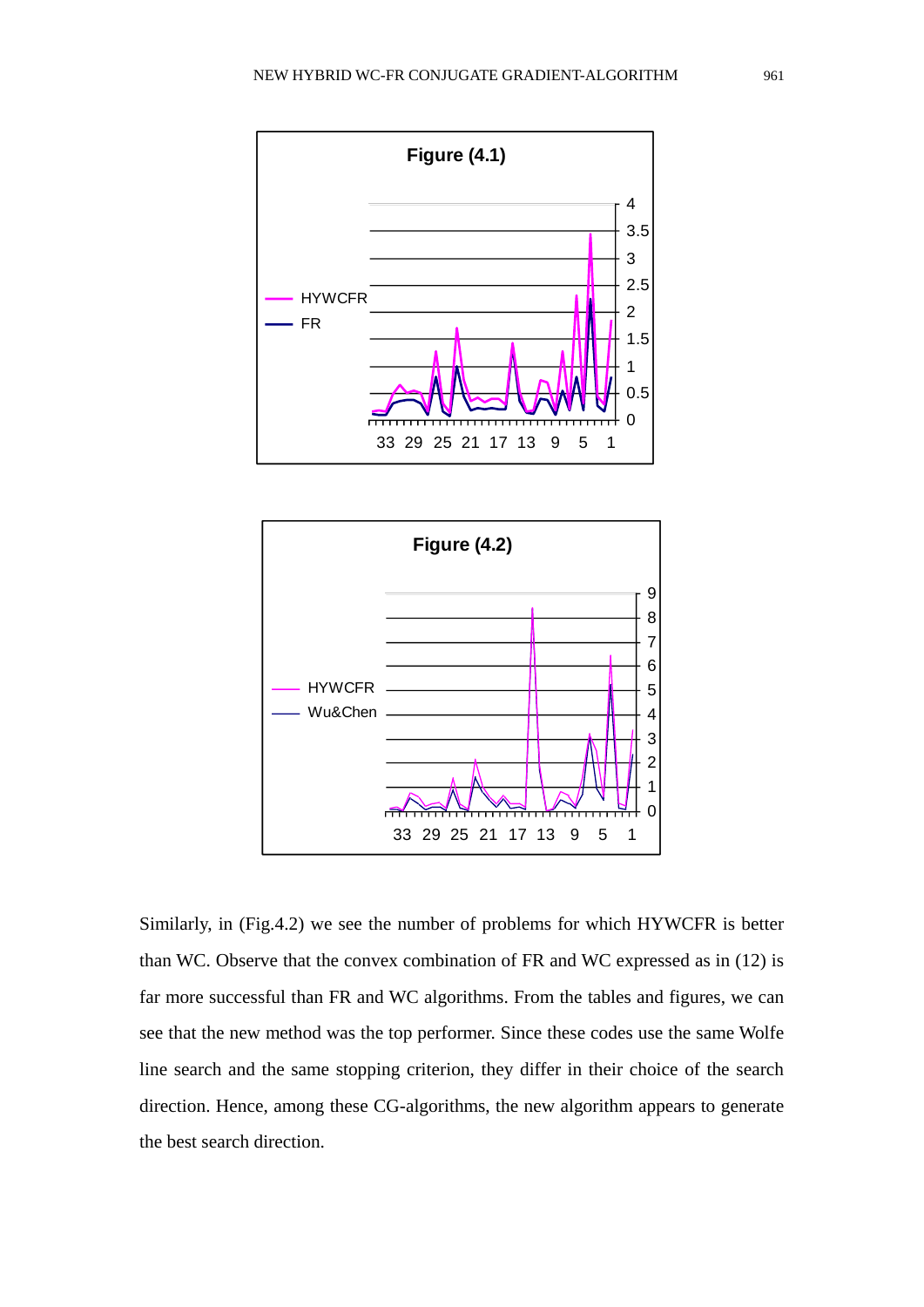#### **5. Conclusions**.

There exists a large variety of CG-algorithms. In this paper, we have presented a new hybrid CG-algorithm in which the parameter  $\beta_k$  is computed as a convex combination of  $\beta_k^{FR}$  and  $\beta_k^{WCh}$ . For uniformly convex functions, if the step-size  $s_k$ approaches zero, the gradient is bounded in the sense that  $\eta_1 \|s_k\|^2 \le \|g_k\|^2 \le \eta_2 \|s_{k-1}\|^2$ 2  $\mathbb{P}^k$   $k-1$  $\eta_1 \|s_k\|^2 \le \|g_k\|^2 \le \eta_2 \|s_k\|^2$ and the line search satisfies the strong Wolfe conditions, then our hybrid CGalgorithm is globally convergent. For general nonlinear functions, if the parameter  $\theta_k$ from  $\beta_k^{HIWCFR}$  definition is bounded, then our new hybrid CG-algorithm is globally convergent. The performance percentage of our new proposed algorithm is higher than those of the well established CG-algorithms for a test set consisting of (35) unconstrained optimization problems, some of them from the CUTE library. Additionally, the proposed hybrid CG-algorithm is more robust than the FR and the WC-algorithms.

#### **Appendix.**

- 1- Extended Trigonometric Function.
- 2- Extended Penalty Function.
- 3- Raydan 2 Function.
- 4- Diagonal2 Function.
- 5- Generalized Tridiagonal-1 Function.
- 6- Extended Tridiagonal-1 Function.
- 7- Extended 3-Exponential Terms Function.
- 8- Diagonal4 Function.
- 9- Diagonal5 Function.
- 10- Extended Himmelblau Function.
- 11- Extended PSC1 Function.
- 12- Extended Block Diagonal BD1 Function.
- 13- Extended EP1 Function.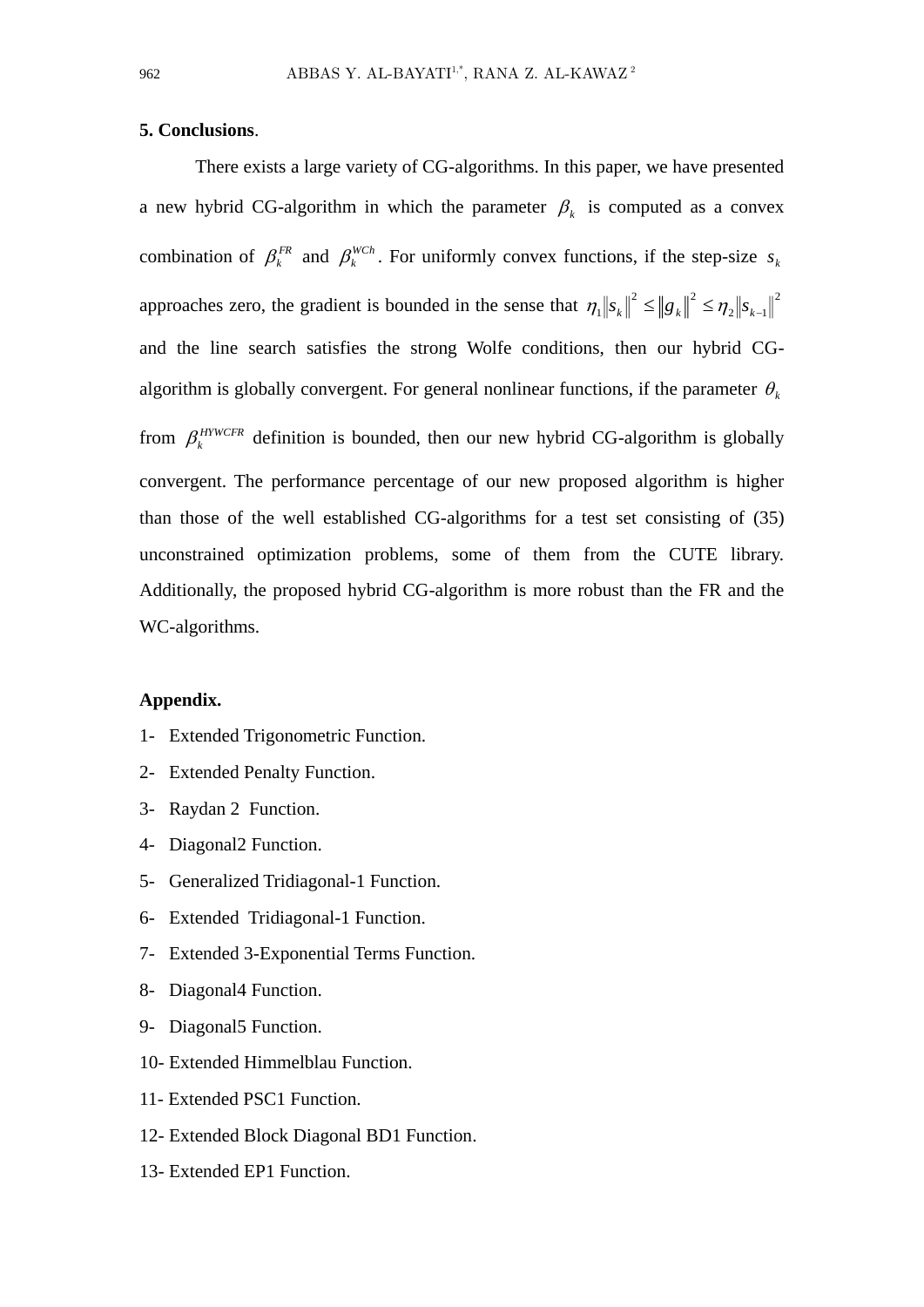- 14- DIXMAANA CUTE- Function.
- 15- DIXMAANB CUTE- Function.
- 16- DIXMAANC CUTE- Function.
- 17- Broyden Tri-diagonal Function.
- 18- EDENSCH CUTE- Function.
- 19- VARDIM CUTE- Function.
- 20- LIARWHD CUTE- Function.
- 21- DIAGONAL 6 Function.
- 22- ENGVAL1 CUTE- Function.
- 23- DENSCHNA CUTE- Function.
- 24- DENSCHNB CUTE- Function.
- 25- DENSCHNF CUTE- Function.
- 26- Generalized Quartic GQ1 function.
- 27- Diagonal 7 Function.
- 28- Diagonal 8 Function.
- 29- Full Hessian Function.
- 30- SINCOS Function.
- 31- Generalized quartic GQ2 function.
- 32- ARGLINB CUTE-Function.
- 33- FLETCHCR CUTE-Function.
- 34- HIMMELBG CUTE-Function.
- 35- HIMMELBH CUTE-Function.

#### **REFERENCES**

- [1] A.Y. Al-Bayati and B.M. AL-Baro, New Hybrid Globally Convergent CG- Algorithms for Nonlinear Unconstrained Optimization, Australian Journal of Basic and Applied Sciences, 4(9), (2010), 4223-4239.
- [2] B.T. Polyak, The conjugate gradient method in extreme problems). USSR Computational Mathematic Math. Phys., 9, (1969), 94–112.
- [3] C.Y. Wu and G.Q. Chen, New type of conjugate gradient algorithm for unconstrained optimization problems, Journal of Systems Engineering and Electronics, 21(6), (2010), 1000-1007.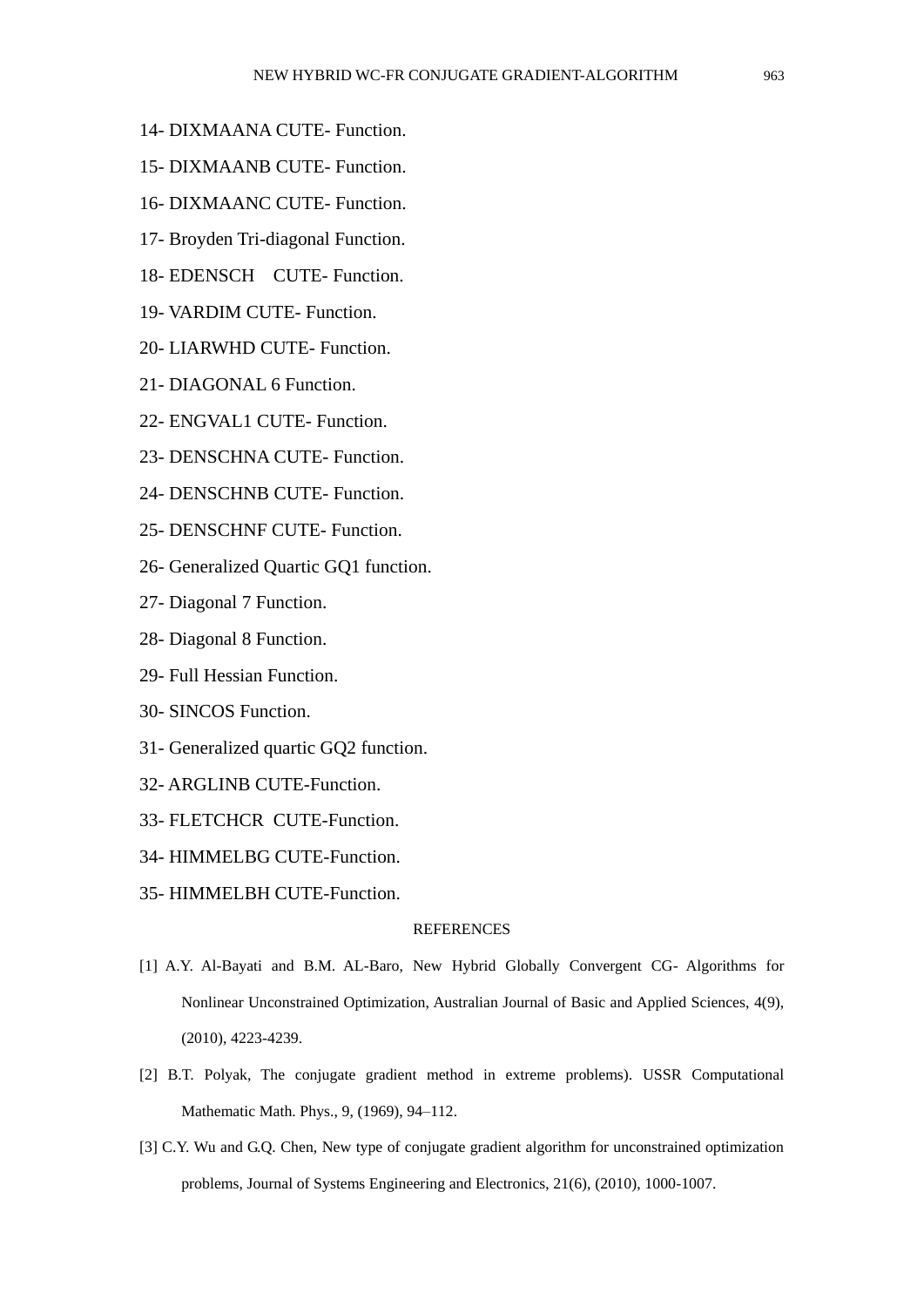- [4] D. Touati-Ahmed and C. Storey, Efficient hybrid conjugate gradient techniques, Journal Optimization Theory Application, 64, (1990), 379–397.
- [5] D.C. Liu and J. Nocedal, On the limited memory BFGS method for large scale optimization, Mathematical Program, 45, (1989), 503–528.
- [6] E. Polak and G. Ribière, Note Sur la Convergence de Directions Conjuguée, Rev. Francaise Informat Recherche Operationelle, 3e Année, 16, (1969), 35–43.
- [7] E.D. Dolan and J.J. Moré, Benchmarking optimization software with performance profiles, Math. Program, 91, (2002), 201–213.
- [8] I. Bongartz; A.R., Conn, N.I.M. Gould and P.L. Toint, CUTE: constrained and unconstrained testing environments, ACM Trans. Math. Software, 21, (1995), 123–160.
- [9] J. Nocedal, Conjugate gradient methods and nonlinear optimization, In: L. Adams, J.L. Nazareth, (eds.) (Linear and Nonlinear Conjugate Gradient—Related Methods), (1996), 9–23. SIAM, Philadelphia.
- [10] J.C. Gilbert and J. Nocedal, Global convergence properties of conjugate gradient methods for optimization, SIAM Journal Optimization, 2, (1992), 21–42.
- [11] J.W Daniel, The conjugate gradient method for linear and nonlinear operator equations, SIAM Journal Numerical Analysis, 4, (1967) , 10–26.
- [12] K.C. Kiwiel and K. Murty, Convergence of the steepest descent method for minimizing quasiconvex functions, Journal Optimization Theory Application, 89(1), (1996), 221–226.
- [13] M.J.D. Powell, Restart procedures for the conjugate gradient method, Mathematical Program, 12, (1977), 241–254.
- [14] M.R. Hestenes and E.L. Stiefel, Methods of conjugate gradients for solving linear systems, J. Res. Natl. Bur. Stand., 49, (1952), 409–436.
- [15] N. Andrei, Acceleration of conjugate gradient algorithms for unconstrained optimization, Applied Mathematical Computational, 213, (2009), 361–369.
- [16] N. Andrei, Accelerated hybrid conjugate gradient algorithm with modified secant condition for unconstrained optimization, Numerical Algorithms, 54, (2010) , 23–46.
- [17] N. Andrei, Another hybrid conjugate gradient algorithm for unconstrained optimization, Numerical Algorithms, 47, (2008), 143–156.
- [18] N. Andrei, Hybrid conjugate gradient algorithm for unconstrained optimization, Journal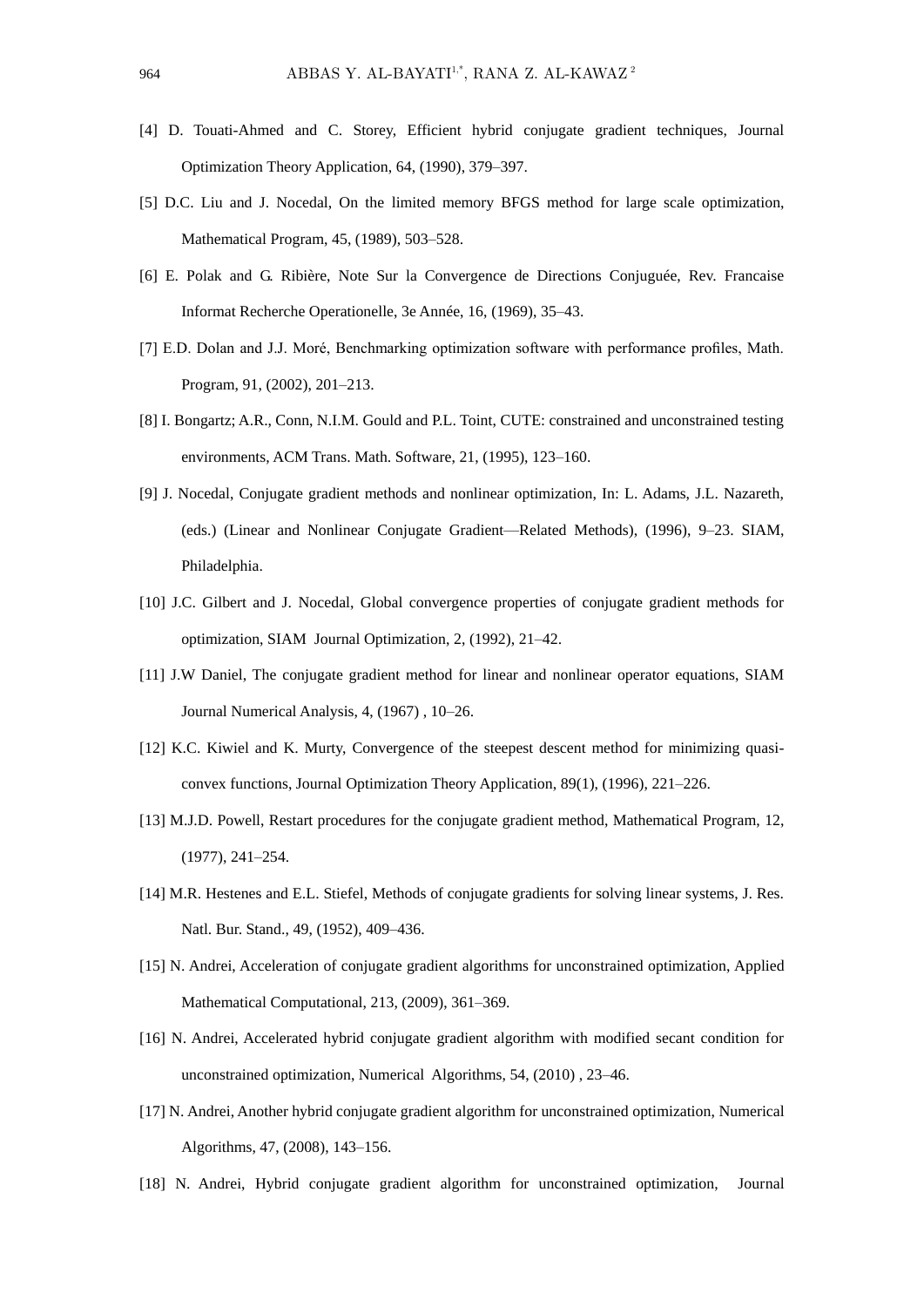Optimization Theory Application, 141, (2009), 249–264.

- [19] N. Andrei, Numerical comparison of conjugate gradient algorithms for unconstrained optimization, Stud. Inform. Control, 16, (2007), 333–352.
- [20] N. Andrei, Performance profiles of conjugate gradient algorithms for unconstrained optimization, In: Floudas, C.A., Pardalos, P.M. (eds.) Encyclopedia of Optimization, 2nd edition, (2009), 2938–2953. Springer, New York.
- [21] P. Wolfe, Convergence conditions for ascent methods, SIAM Rev. , 11, (1969), 226–235.
- [22] R. Fletcher and C. Reeves, Function minimization by conjugate Gradients, Computer Journal, 7, (1964), 149–154.
- [23] R. Fletcher, Practical Methods of Optimization, Unconstrained Optimization. Wiley, New York, 1, (1987).
- [24] Sh. Li, and Z. Sun, A New Hybrid Conjugate Gradient Method And Its Global Convergence For Unconstrained Optimization, International Journal of Pure and Applied Mathematics, 63(3), (2010), 285-296.
- [25] W.W. Hager and H. Zhang, A new conjugate gradient method with guaranteed descent and an efficient line search, SIAM Journal Optimization, 16, (2005), 170–192.
- [26] W.W. Hager and H. Zhang, A survey of nonlinear conjugate gradient methods), Pacific Journal Optimization, 2, (2006), 35–58.
- [27] Y. Liu and C. Storey, Efficient generalized conjugate gradient algorithms, part 1: theory, JOTA, 69, (1991), 129–137.
- [28] Y.F. Hu and C. Storey, Global convergence result for conjugate gradient methods, Journal Optimization Theory Application , 71, (1991), 399–405.
- [29] Y.H. Dai and Y. Yuan, (A nonlinear conjugate gradient method with a strong global convergence property). SIAM Journal of Optimization, 10, (1999), 177–182.
- [30] Y.H. Dai and Y. Yuan, An efficient hybrid conjugate gradient method for unconstrained optimization, Ann. Oper. Res., 103, (2001), 33–47.
- [31] Y.H. Dai; J.Y. Han, G.H. Liu, D.F. Sun, X. Yin and Y. Yuan, Convergence properties of nonlinear conjugate gradient methods, SIAM Journal Optimization, 10, (1999), 348–358.
- [32] Y.H. Dai; L.Z. Liao and D. Li, On restart procedures for the conjugate gradient method). Numerical Algorithms, 35, (2004), 249–260.